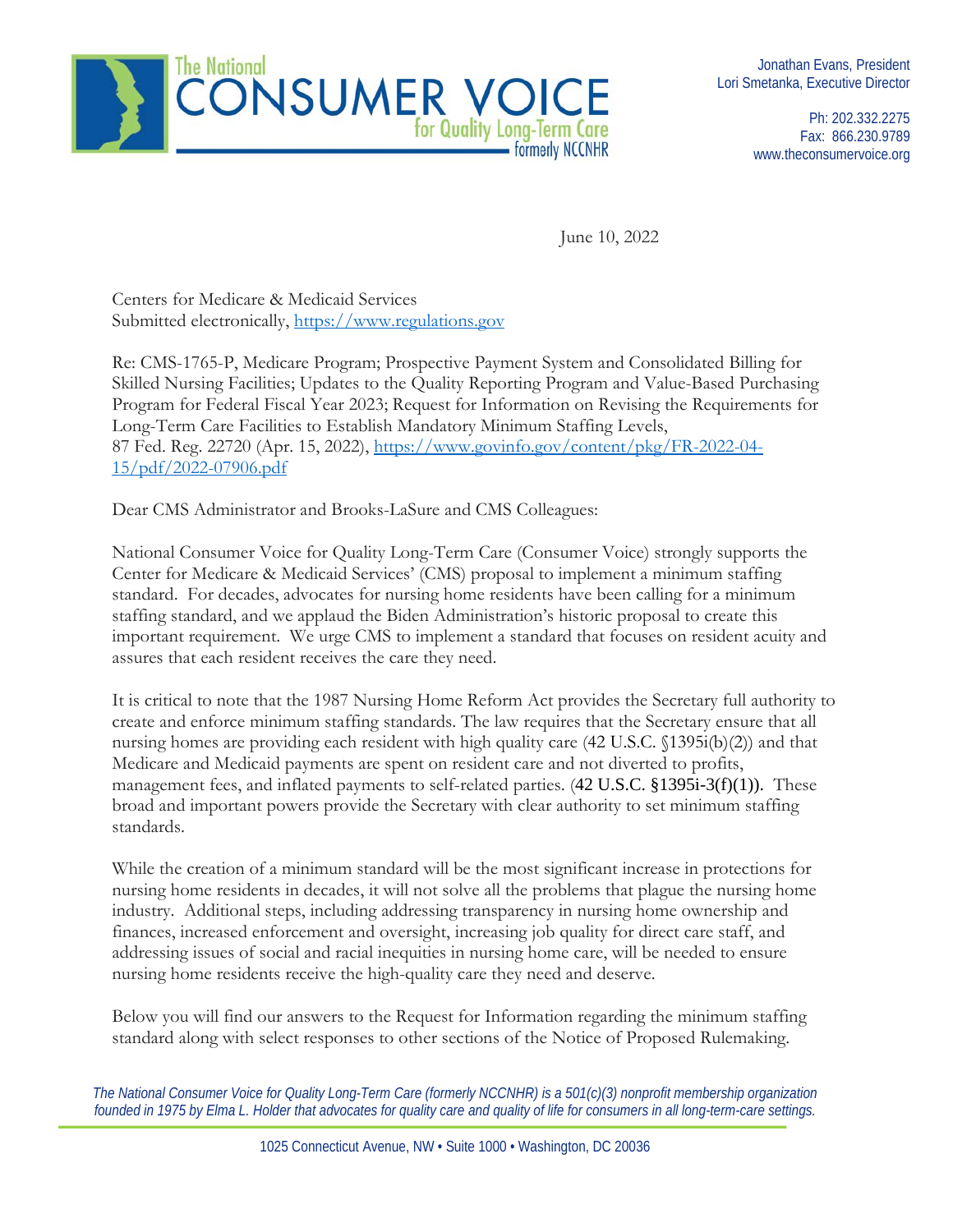#### **General Statement on the PPS System**

One of the cornerstones of the Biden Administration nursing home reforms announced in February was transparency in nursing home finances. Currently, there is little scrutiny by CMS on how nursing homes spend Medicare and Medicaid dollars. Billions of dollars are paid to nursing homes each year for expected costs, but there is currently no system to audit whether these funds are being used for resident care or used to increase the profits of nursing home owners and operators.

For years, advocates for nursing home residents have called for increased scrutiny of Medicare cost reports. A GAO report from 2016 recommended that CMS increase scrutiny on Medicare cost reports and also make this data public.<sup>[1](#page-18-0)</sup> In recent years, several states, including California<sup>[2](#page-18-1)</sup>, New York<sup>[3](#page-18-2)</sup>, and New Jersey,<sup>[4](#page-18-3)</sup> have taken steps to increase scrutiny on how nursing homes spend Medicare and Medicaid dollars. California, in particular, passed legislation that requires nursing homes to submit consolidated cost reports, which requires increased disclosure of finances from all related-party companies.

In 2010, as part of the Affordable Care Act, Congress gave CMS the authority to require increased transparency in nursing home ownership and finances. Sections 6101 and 6104 mandated that CMS take additional steps to require facilities to disclose the ownership and financial information of nursing homes and related parties. Despite this requirement, CMS has still not taken regulatory action to implement these sections. We strongly urge CMS to fulfill its obligation under the ACA and implement these important sections.

# **SNF QRP Quality Measures Under Consideration for Future Years: Request for Information (RFI) (p. 22754)**

We strongly support the inclusion of the newly proposed quality reporting measures. Particularly, we support increased scrutiny on inequities in healthcare related to race. However, we are concerned that the self-reporting of data or outcomes by nursing homes will be insufficient to address the longstanding racial disparities in care in nursing homes. To ensure progress is being made by nursing homes to address inequities in care, it will be important that CMS adopt measures that rely on data that can be verified and audited. For instance, CMS could use Medicare claims data to measure outcomes based on race. Additionally, complaint and survey information could be used to examine and address disparities in nursing homes. It is important CMS continue to explore measures that include data that is not solely self-reported by nursing homes.

Equally important is the need for CMS to partner with researchers and government agencies to explore disparities in care. Currently, CMS does not make data regarding race of nursing home residents public. As a result, there is inadequate data for researchers to study inequities in care and how they may be addressed. CMS should make this data public to ensure all necessary steps are being taken to address inequities.

# **Inclusion of the CoreQ: Short Stay Discharge Measure in a Future SNF QRP Program Year – Request for Information (RFI), (p. 22761)**

Consumer Voice strongly opposes the use of the CoreQ measure in a future SNF QRP. The CoreQ measure, which was created by the American Health Care Association, relies only on four vague questions that assume nursing home residents have knowledge that, in many cases, they will not. For instance, asking a former resident about their discharge experience assumes that the resident is aware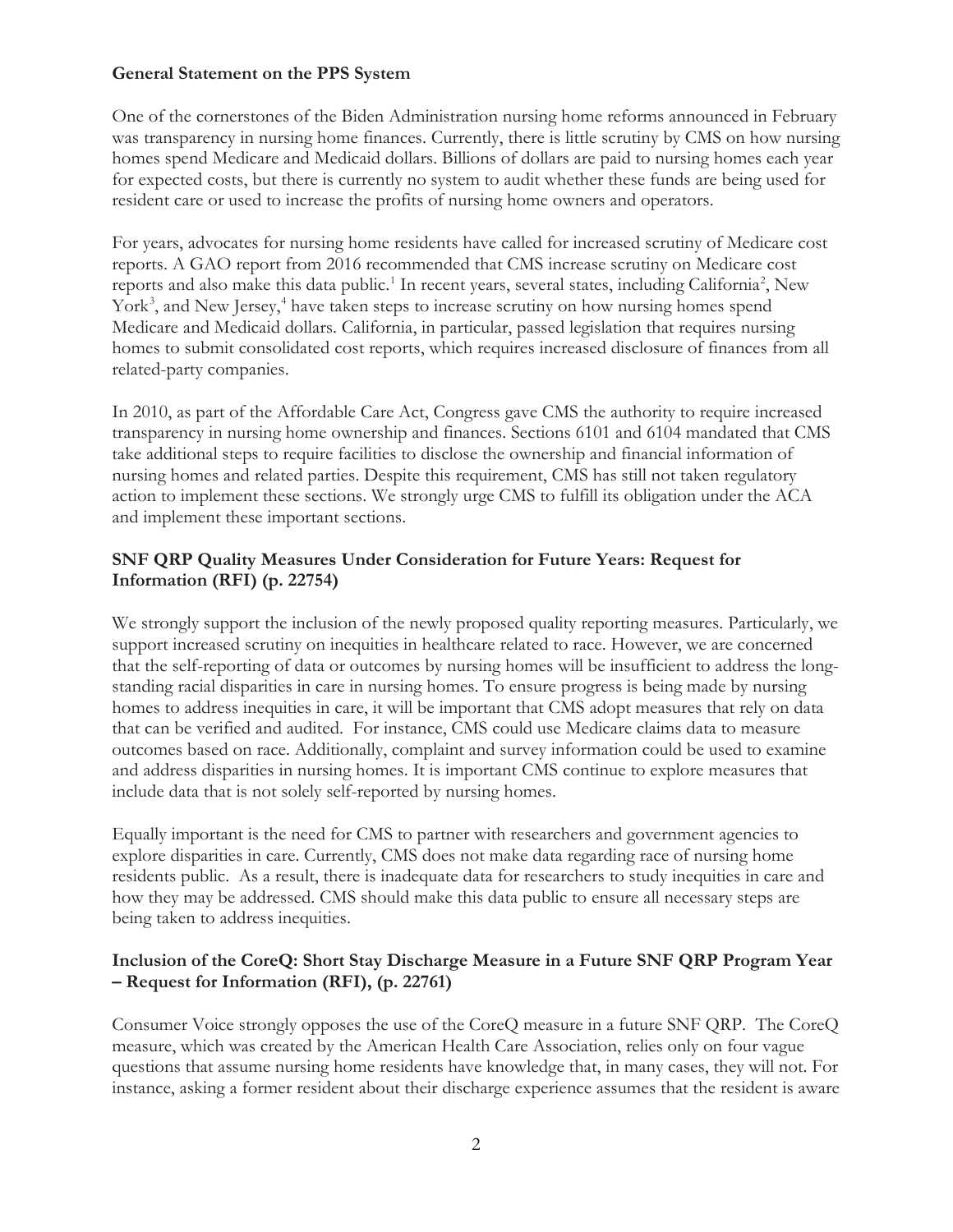of his or her discharge rights, when in most instances they will have been provided little to no knowledge regarding these important protections.

Additionally, the rating system is biased towards positive reviews. While the measure is based on a five-point scale, there is only one negative option (poor), with three positive responses (good, very good, and excellent). Equally troubling is using the rating "average". How will a former resident know if their discharge experience was "average"? What is the definition of an "average" discharge? Further, most residents will not have experiences with nursing home discharges to formulate a reliable opinion on whether their discharge experience was average. The wording of the questions is problematic, as well. For instance, the first question is leading by stating "In recommending this facility…", which implies a resident would recommend a facility. This language is biased towards a favorable review, which draws into question the legitimacy of the rating system itself.

The CoreQ measure excludes too many potential respondents, including residents who leave a facility against medical advice, who are discharged to another facility, and residents with guardians. We believe it would be particularly valuable to hear from residents who leave a nursing home against medical advice. Why did they leave? Were there issues with care? Why would we not want to hear from people discharged to another facility? Residents with guardians are able to express satisfaction about their care. Whether one has a guardian or not is a question of local law, but it does not exclude the possibility of expressing one's opinion about care. To be accurate and helpful to CMS and consumers, a measure must include as many residents as possible.

Recently, the National Academy of Science, Engineering, and Medicine (NASEM) issued a report, "The National Imperative to Improve Nursing Home Quality: Honoring Our Commitment to Residents, Families, and Staff," in which it discussed the CoreQ measure.<sup>[5](#page-18-4)</sup> The report noted that industry-created measures like CoreQ have faced criticism for using formats that "may increase the tendency of respondents to provide socially appropriate response choices and thus provide only minimal variation in the scale."[6](#page-18-5)

The NASEM report did not endorse the use of the CoreQ measure, instead recommending that CMS add the Consumer Assessment of Healthcare Providers and Systems (CAHPS) measures to Care Compare.<sup>[7](#page-18-6)</sup> The CAHPS measure gauges satisfaction of residents and families through the use tested and verified measures. Like NASEM, Consumer Voice recommends that CMS use this measure. Additionally, CMS should contract with a third party to administer this survey. For the public to trust that surveys are reliable and accurate, CMS should not allow nursing homes to administer its own satisfaction surveys.

# **Proposal to Adopt the Total Nursing Hours per Resident Day Staffing Measure Beginning with the FY 2026 SNF VBP Program Year (pages 22771-22774)**

Consumer Voice supports the inclusion of the Total Nursing Hours per Resident Day Staffing Measure in the SNF VBP. As noted in our responses to the minimum staffing standard RFI below<sup>[1](#page-2-0)</sup>, there is a documented strong relationship between increased staffing and better health outcomes for nursing home residents.

<span id="page-2-0"></span><sup>&</sup>lt;sup>1</sup> See our responses to Question 1 of the minimum staffing request for information below.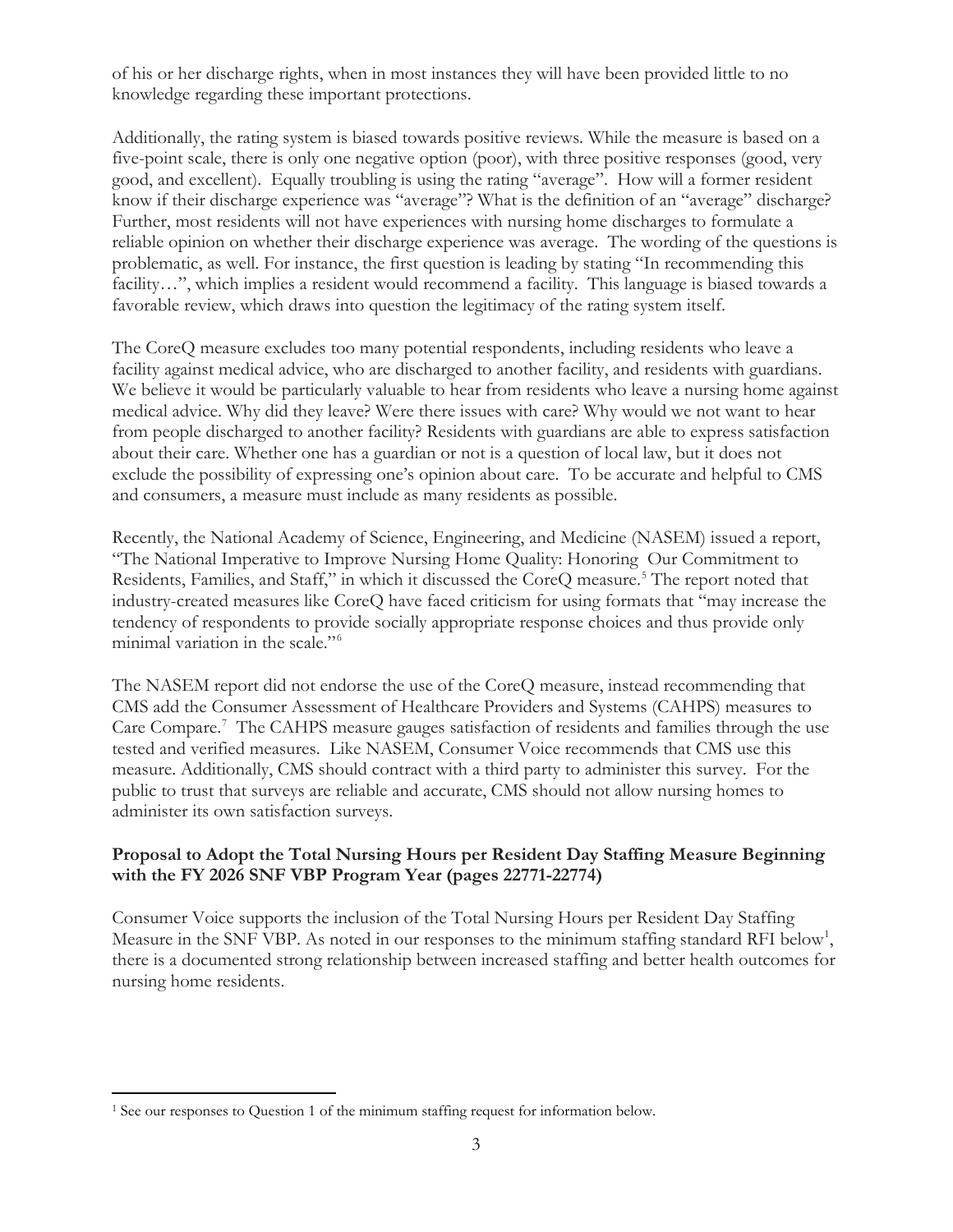However, we strongly urge CMS to exclude temporary nursing assistants (TNAs) from the measure of hours worked. In March of [2](#page-3-0)020, CMS waived the training requirements<sup>2</sup> for certified nursing assistants, allowing TNAs to work in nursing homes with little to no training.<sup>[3](#page-3-1)</sup> As a result, during the height of the pandemic, nursing home residents were being treated by TNAs with little to no training in infection control and other necessary skills to ensure residents were safe. This waiver has only just expired in June 2022. Consumer Voice has heard from residents and their families, as well as other direct care staff, that many of the TNAs provided substandard care. Despite the disparity in training and experience between CNAs and TNAs, CMS has included TNAs in staffing totals since the waiver began and has classified them as CNAs. TNA hours should be excluded from the total nursing measure and reported separately on Care Compare. Consumers should know whether a nursing home is employing trained CNAs or untrained TNAs.

The exclusion of TNA hours will continue to be important, despite the expiration of the waiver in June. In April 2021, CMS issued guidance to state survey agencies that included language suggesting states should consider allowing some of the hours worked by TNAs during the pandemic to count towards the 75-hour training requirement. This recommendation was made without any supporting evidence that TNAs have been receiving training equivalent to the requirements in the regulations. This policy from CMS will result in TNAs that have not met the training requirements in the regulations to continue to work in facilities. It is imperative that the public know that these workers are present in the facility, so that they may make informed decisions about their healthcare.

We also urge CMS to use the measure in the VBP in a way that only rewards facilities with the highest levels of staffing. Increases in staffing will benefit residents, but facilities should not be rewarded for increasing staffing that still does not meet the needs of residents. Facilities that do not meet the acuity needs of all residents in the facility should not be eligible for financial benefits under the VBP program.

Lastly, Consumer Voice opposes the baseline period of 2022 proposed on page 27779 of 2022. Currently, nursing homes are experiencing a staffing crisis, with over 1 out of 5 nursing homes reporting staff shortages in aides and RNs, according to data from CMS. The crisis is attributable in part to the COVID-19 pandemic, but it is also due to years of inadequate investment by nursing homes in direct care staff.<sup>[4](#page-3-2)</sup> Nursing homes should not be unjustly rewarded two years from now by comparing performance in 2024 to 2022, a year in which nursing homes are experiencing an unprecedented staffing crisis brought on, in part, by their own poor business practices. Rather, Consumer Voice recommends CMS use 2019 as the baseline period for this measure. Any baseline used by CMS should be pre-pandemic to account for the extraordinary circumstances brought about by the COVID-19 pandemic.

#### **Proposal to Adopt the DTC-PAC Measure for SNFs (NQF #3481) Beginning With the FY 2027 SNF VBP Program Year (p. 22774)**

While Consumer Voice supports the addition of a measure regarding the successful rate of return to the community, we are concerned that this measure excludes other equally important outcomes for residents. Not all residents will be able to return home. Nevertheless, Medicare Part A requires

<span id="page-3-0"></span><sup>2</sup> Federal regulations require that CNAs have 75 hours of training within four months of beginning work at a facility. This requirement includes specialized training in areas such as resident rights, infection control, transferring and feeding residents, and training in mental health and social services needs. CNAs must also pass a competency exam, as well.<br><sup>3</sup> In response to the waiver, the American Health Care Association created an online eight-hour training

<span id="page-3-2"></span><span id="page-3-1"></span>many nursing homes have used as a substitute for the normal training requirements. 4 See below Consumer Voice's response to Question 5 of the minimum staffing standard RFI below.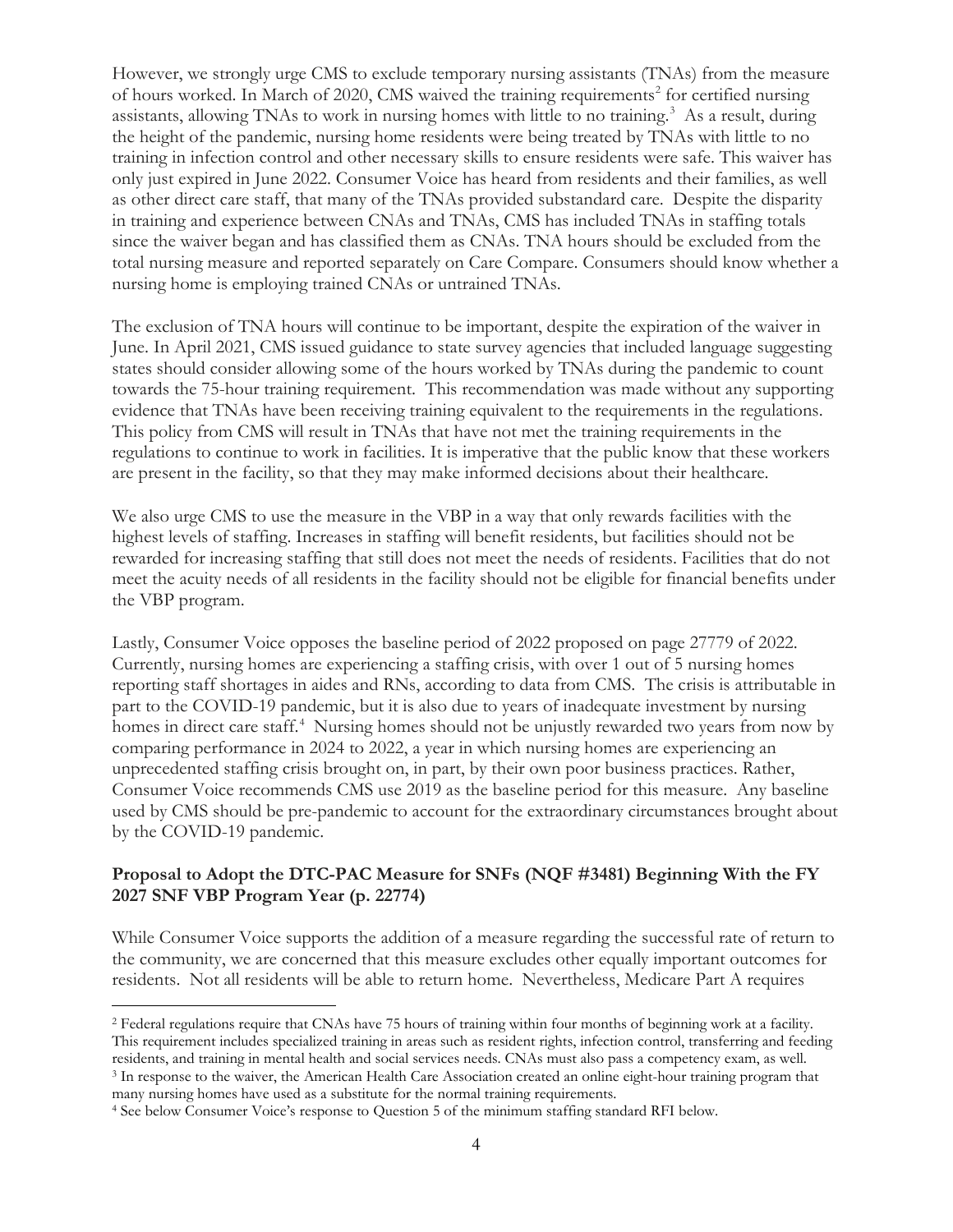facilities to continue to provide care to these residents in order to maintain functioning or prevent their decline. This coverage for maintenance care was confirmed in *Jimmo v. Sebelius*, Civil Action No. 5:11-CV-17-CR (D. Vt. Jan. 24 2013). A VBP measure that rewards nursing homes solely based on improvement excludes Medicare beneficiaries who require maintenance and could result in disparities in care and coverage for this group of residents. Consumer Voice recommends that, until CMS creates and implements a SNF VBP measure regarding resident maintenance, it postpones adoption of the discharge measure.

Additionally, this measure excludes nursing home residents enrolled in Medicare Advantage (MA) plans. Almost half of Medicare beneficiaries are now enrolled in MA plans. Excluding them from the discharge measure gives an unequal and distorted picture of how all Medicare beneficiaries are treated. We recommend that CMS forgo implementation of this measure, until MA beneficiaries are included as well.

# **Request for Comment on Including Staffing Turnover Measures in a Future SNF VBP Program Year (22786-22787)**

It is essential that CMS incentivize the reduction of staff turnover in nursing homes. Consumer Voice strongly supports the inclusion of a staffing turnover measure in the SNF VBP Program. Currently, CMS estimates the national annual average of direct care staff turnover to be 52.6%. A recent study estimated the national average of staff turnover to be 128%.<sup>[5](#page-4-0)</sup> High staff turnover has been consistently associated with poor quality care.<sup>[8](#page-19-0)</sup> Additionally, high staff turnover is often the result of poor job quality, which includes poor wages and benefits, high workloads, inadequate training, and lack of career advancement opportunities.<sup>[9](#page-19-1)</sup> Importantly, reduction in turnover will be essential to a successful implementation of a minimum staffing standard.

#### **Request for Comment on the Validation of SNF Measures and Assessment Data (p. 22788)**

Consumer Voice strongly supports increased validation of SNF measures and assessment data. The data submitted by facilities for resident assessments, Minimum Data Set 3.0 (MDS), must undergo further auditing. For years, advocates have stated that MDS data is inflated by facilities to falsely increase their scores on CMS' Five Star Quality-Measure Rating. A recent report by Consumer Voice showed that nursing homes with 5-Star Quality Measure ratings often have 1 to 2 star ratings in staffing or health inspections, measures composed of more reliable and verifiable data.<sup>10</sup> Notably, the average staff and health ratings for nursing homes with five-star Quality Measure ratings were 3.05 and 3.06, respectively.[11](#page-19-3) CMS must increase scrutiny of MDS data make sure that not only are VBP payments accurate, but also to ensure consumers are receiving accurate and reliable data.

It is important to note that increased scrutiny of assessment data was part of the Biden Administration's nursing home reforms announced in February of this year. The Administration promised to incorporate and rely more on data that is verifiable and not self-reported.<sup>[12](#page-19-4)</sup> Accordingly increased scrutiny and use of validation of SNF measures is an important step in furthering this important reform.

<span id="page-4-0"></span><sup>5</sup> The study authors looked at turnover of staffing hours annually, as compared with actual staff. Gandhi A, Yu H, Grabowski DC. High Nursing Staff Turnover In Nursing Homes Offers Important Quality Information. Health Aff (Millwood). 2021 Mar;40(3):384-391. doi: 10.1377/hlthaff.2020.00957. PMID: 33646872; PMCID: PMC7992115.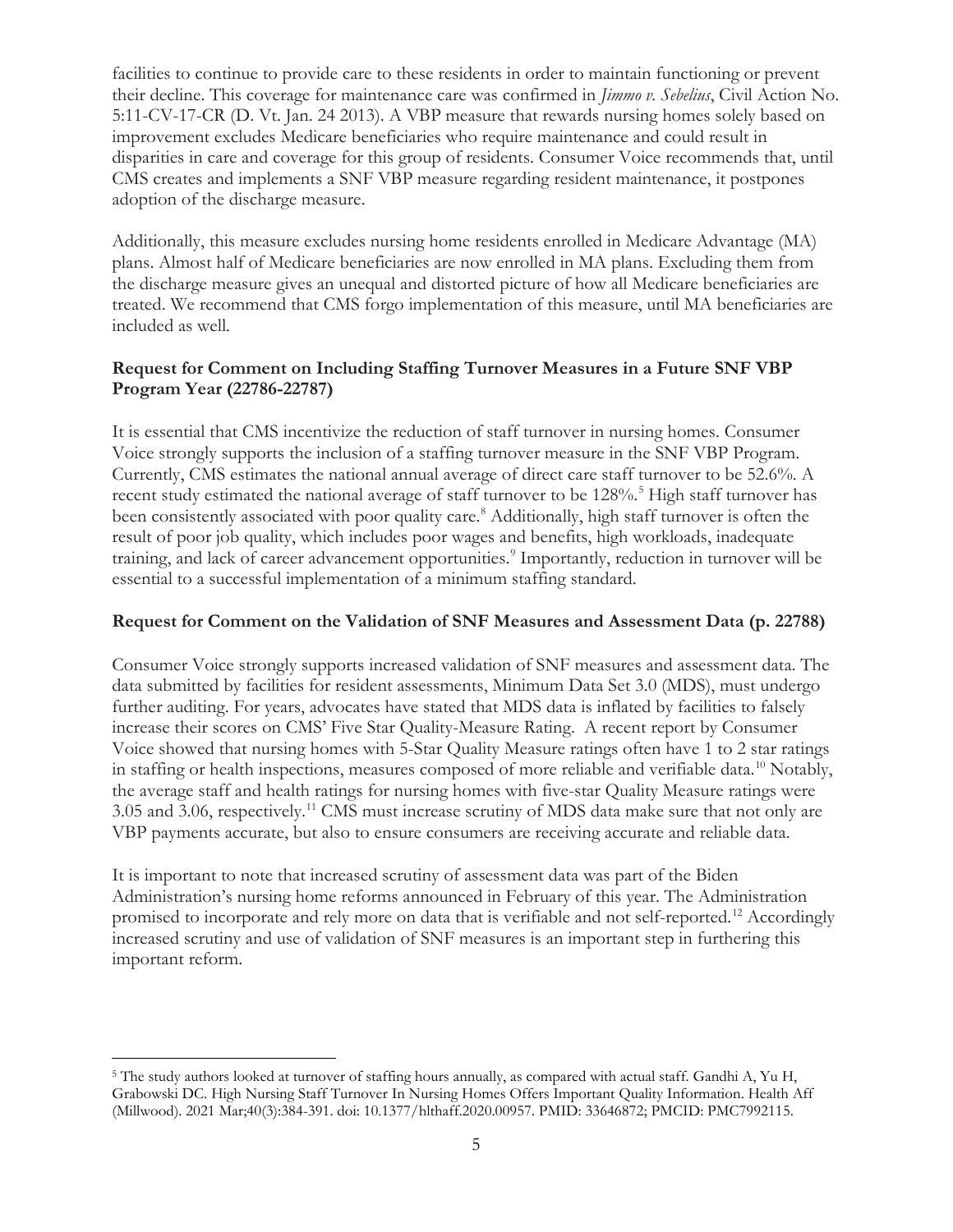**Below are Consumer Voice's responses to the Request for Information regarding the implementation of a minimum staffing standard.**

**1. Is there evidence (other than the evidence reviewed in this RFI) that establishes appropriate minimum threshold staffing requirements for both nurses and other direct care workers? To what extent do older studies remain relevant? What are the benefits of adequate staffing in LTC facilities to residents and quality of care?**

In 2001, a study prepared for Centers for Medicare & Medicaid Services recommended a clear minimum staffing standard.<sup>[13](#page-20-0)</sup> The study found that each nursing home resident required at least .75 hours of Registered Nurse (RN) care per day (hprd), .55 hprd of Licensed Practical Nurse(LPN)/Licensed Vocational Nurse care, and 2.8 hprd of Certified Nursing Assistance (CNA) care.<sup>[14](#page-20-1)</sup> Although the CMS study was mentioned in the RFI, its importance must be reiterated here, as it has for the past twenty years been repeatedly verified through additional studies<sup>15 [16](#page-20-3)</sup> and considered the foundational measure of minimum staffing by experts and advocates.<sup>[17](#page-20-4)</sup> <sup>[18](#page-20-5)</sup> <sup>[19](#page-20-6)</sup> <sup>[20](#page-20-7)</sup>

The benefits to nursing home residents of adequate staffing are indisputable. Many studies have found a strong relationship between nursing staffing levels and improved quality of care in terms of both process and outcome measures.<sup>[21](#page-20-8)</sup> <sup>[22](#page-20-9)</sup> <sup>[23](#page-20-10)</sup> <sup>[24](#page-20-11)</sup> <sup>[25](#page-20-12)</sup> Recently, Consumer Voice conducted its own review of staffing data from CMS. The data showed that as staffing levels in nursing homes decrease, so do the overall, health inspection, and staffing five-star ratings<sup>[26](#page-20-13)</sup>. Most troubling, the data showed that as staffing levels decreased, the likelihood of a home being cited for abuse increased.[27](#page-20-14) The report found that the vast majority of homes most highly rated in all five-star categories provided at least 4.1 hprd.

Extremely important to a resident's well-being is the presence of RN staff. Many studies have demonstrated that higher RN staffing levels result in better outcomes, including:

- Increased functional improvement; $^{28\ 29\ 30}$  $^{28\ 29\ 30}$  $^{28\ 29\ 30}$  $^{28\ 29\ 30}$  $^{28\ 29\ 30}$  $^{28\ 29\ 30}$  $^{28\ 29\ 30}$
- $\bullet$  Reduced incontinence;<sup>[31](#page-20-18)</sup>
- Reduced urinary tract infections and catheterizations;<sup>[32](#page-20-19) [33](#page-20-20) [34](#page-20-21) 35</sup>
- Reductions in pain,<sup>[36](#page-20-23)</sup> pressure ulcers,<sup>[37](#page-20-24)</sup> <sup>[38](#page-20-25) [39](#page-20-26) [40](#page-20-27) [41](#page-20-28) [42](#page-20-29)</sup> weight loss and dehydration,<sup>[43](#page-20-30)</sup> <sup>[44](#page-20-31) [45](#page-20-32)</sup> <sup>[46](#page-20-33)</sup> use of antipsychotics,<sup>[47](#page-20-34) [48](#page-20-35)</sup> restraint use,<sup>[49](#page-20-36) [50](#page-20-37) [51](#page-20-38)</sup> infections,<sup>[52](#page-20-39) [53](#page-20-40)</sup> falls,<sup>[54](#page-20-41) [55](#page-20-42)</sup> rehospitalization and emergency department use,<sup>56 [57](#page-20-44)</sup> [58](#page-20-15) 59<sub>missed</sub> care,<sup>[60](#page-20-46) [61](#page-20-47)</sup> adverse outcomes, $62$  and mortality rates. $63/64$  $63/64$
- Higher staffing levels are strongly associated with fewer deficiencies.<sup>[65](#page-20-49) [66](#page-20-25) [67](#page-20-50)</sup>

Studies conducted during the COVID-19 pandemic found that increased staffing levels led to fewer deaths from COVID-19.<sup>[68](#page-20-51) [69](#page-20-52) [70](#page-20-31)</sup> Although infection control violations plagued the nursing home industry prior to the pandemic, with 82% of nursing homes cited for an infection control deficiency, and with roughly half of those homes having persistent problems, $71 \text{ CMS}$  $71 \text{ CMS}$  data shows that homes with higher staffing levels have lower rates of infection control violations.<sup>[72](#page-20-54)</sup> It is likely that the presence of a mandatory staffing minimum during the COVID-19 pandemic would have saved lives and decreased instances of infection control violations.

The landmark CMS study from 2001 recommended the establishment of appropriate minimum staffing standards. This standard has been confirmed by numerous subsequent studies and remains the most often cited minimum standard amongst experts. Studies and CMS data demonstrate the direct relationship between higher staffing levels and better health outcomes for residents.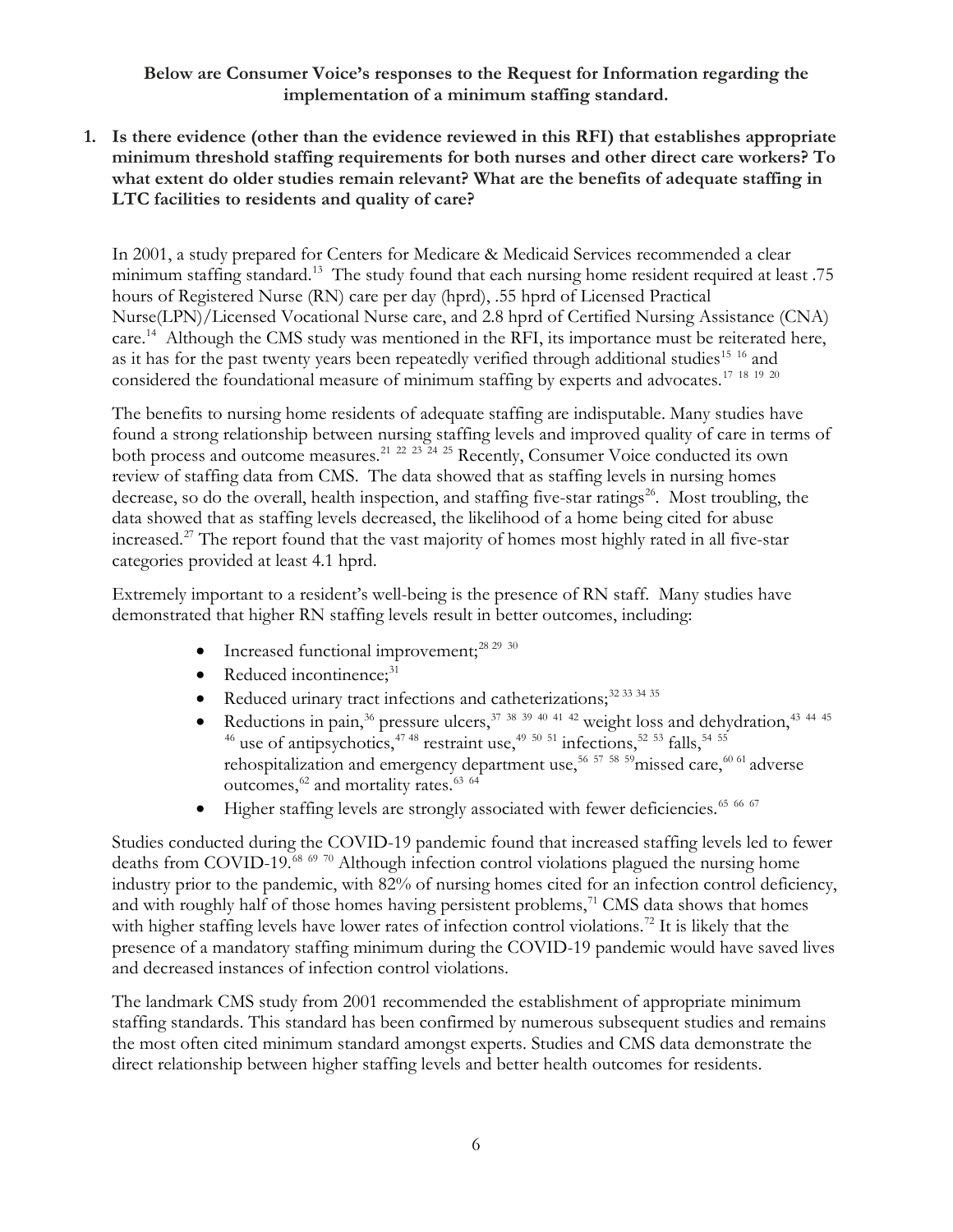# **2. What resident and facility factors should be considered in establishing a minimum staffing requirement for LTC facilities? How should the facility assessment of resident needs and acuity impact the minimum staffing requirement?**

All nursing homes are required to have sufficient staff to meet the needs of its residents.<sup>[73](#page-21-0)</sup> Accordingly, the establishment of a minimum standard is just that, a minimum or baseline. Many residents, because of increased care needs, will require more care each day than required by the minimum standard. That is why it is essential that CMS incorporate resident acuity into the establishment of minimum staffing standards. The amount of care nursing home residents require varies greatly. CMS, itself, acknowledges this variation in its Medicare Prospective Payment System, the Patient Driven Payment Model (PDPM), which assigns different levels of payment to providers based upon the care needs of residents. [6](#page-6-0) Although CMS pays nursing homes based on resident acuity, it does not use the PDPM framework to enforce staffing requirements or to ensure that facilities actually use the money to provide that level of care.

In a landmark 2020 paper, researchers assigned staffing level needs to the PDPM system acuity levels by using the 2001 staffing standard, along with an updated study on  $CNA^7$  $CNA^7$  staffing levels.<sup>74</sup> The study proposed six separate minimum staffing levels, each of which corresponded to an acuity level in the PDPM. There are two foundational principals that support an approach that centers minimum staffing levels on resident acuity. First, by law, all residents are entitled to person-centered care that meets their particular care needs. 42 U.S.C. §1395i(b)(2). Accordingly, nursing homes must meet the acuity needs of all residents. Second, CMS pays nursing homes tens of billions of taxpayer dollars each year based on resident acuity yet does little to ensure this money is actually spent on care. Using resident acuity as the primary factor in creating minimum staffing standards ensures all residents have their care needs met and that taxpayer dollars are spent on care.

Importantly, nursing homes are currently assessing resident acuity as required by federal regulations. First, they use the Minimum Data Set 3.0 assessment forms to determine the level of care for each resident. Second, a 2016 regulation requires that each facility must conduct a facility-wide selfassessment that determines "[t]he care required by the resident population considering the types of diseases, 4, physical and cognitive disabilities, overall acuity, and other pertinent facts that are present within that population." 42 C.F.R. § 483.7(e)(ii).

Resident acuity level should be a primary determinant in establishing minimum staffing standards. Because CMS pays nursing homes based on resident acuity level, it makes sense to base minimum staffing levels on resident care needs.

#### **3. Is there evidence of the actual cost of implementing recommended thresholds, that accounts for current levels as well as projected savings from reduced hospitalizations and other adverse events?**

A 2022 study found that 95% of nursing homes did not meet all of the CMS recommended staffing levels from 2001, and 75% of nursing homes did not meet the 4.1 hprd.[75](#page-21-2) In other words, residents

<span id="page-6-0"></span><sup>6</sup> On pages 22727-8, CMS announces the rates of payment for fiscal year 2023. The rates are determined by resident acuity and decrease as the resident's nursing needs diminish.<br>7 In 2016, research documented the need to adjust CNA staffing for resident acuity. The study found that residents

<span id="page-6-1"></span>needed between 2.8 to 3.6 hprd of CNA care, with 3.6 hprd representing the needs of residents with the highest acuity.7 Schnelle, J.F., Schroyer, L.D., Saraf, A.A., and Simmons, S.F. (2016). Determining nurse aide staffing requirements to provide care based on resident workload: A discrete event simulation model*. J. American Medical Directors Association*. 17:970-977.ee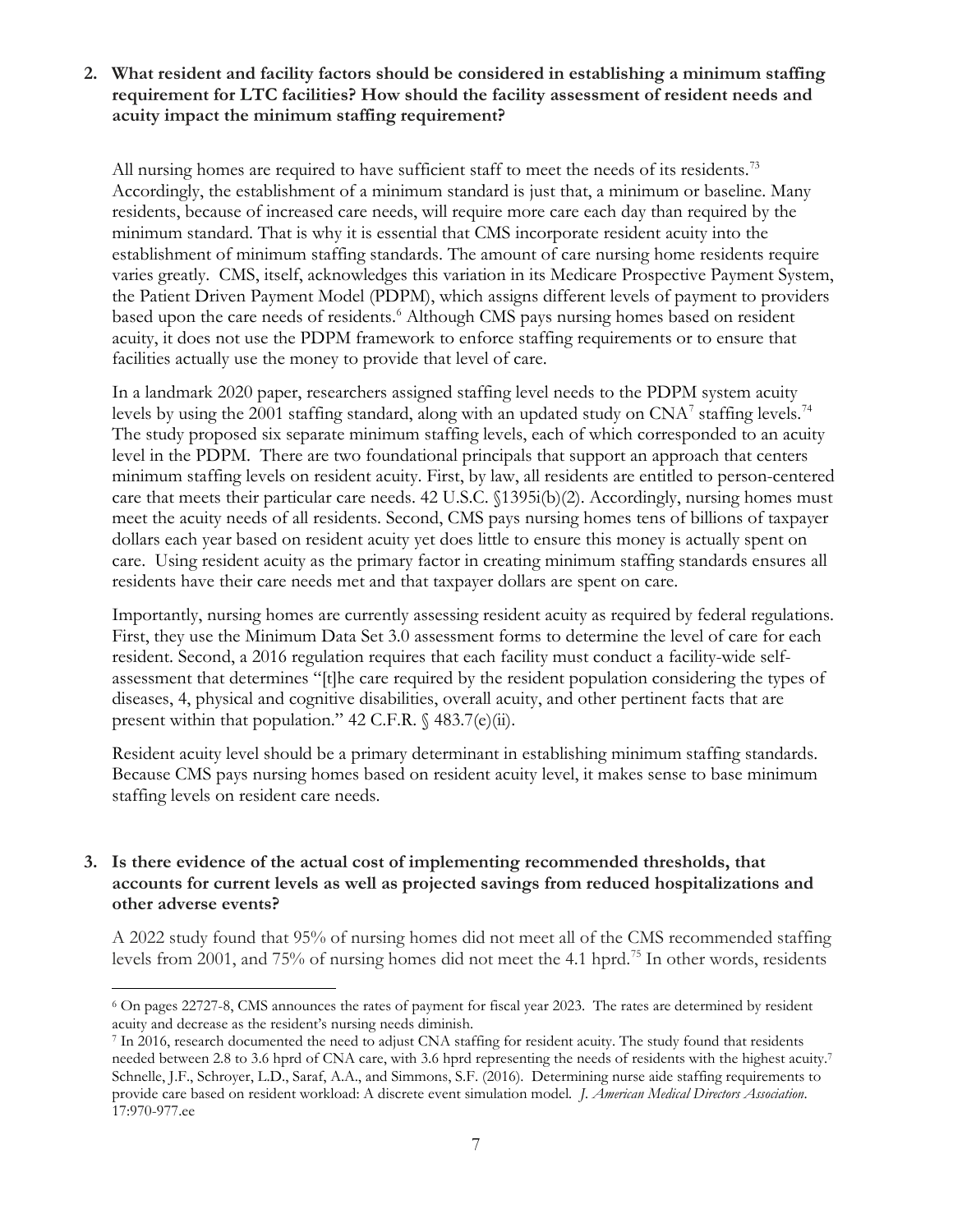in those nursing homes were receiving care at a level that put them at risk of harm. The same study estimated that it would cost the nursing home industry \$7.25 billion dollars to meet the standard, which only represented 4.2% of national nursing home expenditures in 2019.<sup>[76](#page-22-0)</sup>

An Office of Inspector General Report from 2011 found that 25% of nursing home residents were hospitalized, costing the Medicare program \$14.3 billion in 2011 alone.<sup>[77](#page-22-1)</sup> Notably, nursing homes with a one-, two-, or three-star rating in staffing had hospitalization rates 5% higher than homes with four- or five-star ratings. Additional studies show that low staffing is related to rehospitalization and emergency room visits.<sup>[78](#page-22-2) [79](#page-22-3) [80](#page-22-4) [81](#page-22-5) [82](#page-22-6)</sup> By addressing inadequate staffing through a minimum staffing standard and reducing preventable hospitalizations, CMS will be saving Medicare money, while preventing harm to nursing home residents.

In 2011, Consumer Voice issued a report titled "The High Cost of Poor Care: The Financial Case for Prevention in American Nursing Homes."[83](#page-22-7) The report examined common conditions that result from poor care, including preventable falls, urinary incontinence, pressure ulcers, dehydration, and malnutrition, and how the treatment of these conditions cost tens of billions of dollars each year in the United States.<sup>[84](#page-22-8)</sup> Although the costs in the report were not exclusive to nursing homes, these conditions are commonly found in nursing homes that have inadequate staff.<sup>[85](#page-22-9)</sup> Another study, particular to nursing homes, demonstrated a net positive benefit to facilities that provide 30-40 minutes of RN care per day, when compared with those that provide less than ten minutes per day.<sup>[86](#page-22-10)</sup>

Lastly, we find it important to ask, what the costs are of not implementing a minimum staffing standard? Unfortunately, the COVID-19 pandemic provides the answer. While over 153,000<sup>[87](#page-22-11)</sup> residents died of COVID-19, countless others suffered alone from isolation and neglect. Consumer Voice conducted two surveys of family members that were reunited with their loved ones after months of being apart. Roughly 9 out of 10 family members reported significant decline in their loved ones' mental status and/or physical condition. Weight loss, poor hygiene, and filthy rooms were commonly reported by family members. A vast majority of families reported that the facility did not have sufficient staff.<sup>[88](#page-22-12)</sup> [89](#page-22-13)

The costs of increased staffing levels would largely be offset by lower costs that result from benefits of higher staffing, such as the better health outcomes, reductions in hospitalizations, and reduction in conditions commonly associated with neglect. The cost to residents for failing to implement staffing standards is evident in the countless studies that document the association between poor health outcomes and inadequate staffing.

#### **4. Is there evidence that resources that could be spent on staffing are instead being used on expenses that are not necessary to quality patient care?**

While the Biden Administration has made a minimum staffing standard the cornerstone of the reforms it announced on February 28, 2022<sup>[90](#page-22-14)</sup>, another priority for the administration is transparency in nursing home finances. Increased transparency is needed because the nursing home industry has adopted strategies, such as related-party transactions, to hide profit taking and making financial accountability more difficult. These practices have allowed nursing homes to disguise profits, while at the same time claiming they need more money from the Medicare & Medicaid programs.

Roughly 75% of all nursing homes purchase goods and services, such as management services, rent, therapy services, etc. from companies in which they have an ownership interest (related-parties), according to *The New York Times.*[91](#page-22-15) These rates are often inflated, and result in huge profits to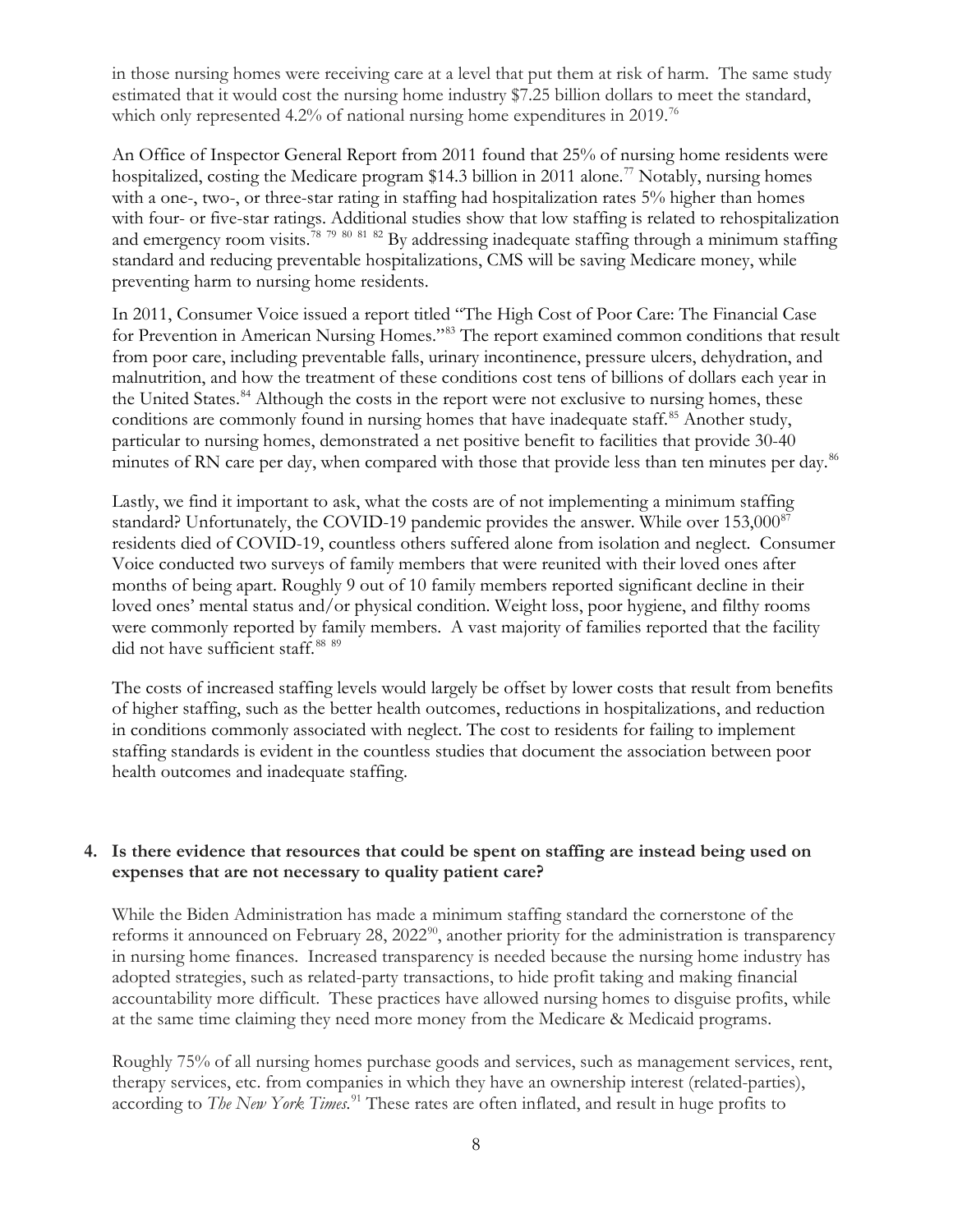owners.[92](#page-23-0) Unsurprisingly, the *Times* article found that homes that use related party transactions have less direct care staff, higher amounts of violations and patient injuries, and two times the complaints of other facilities[.93](#page-23-1)

Research has documented that for-profit nursing homes generally perform poorly in quality metrics, have more violations, and have less staffing than their non-profit counterparts.<sup>[94](#page-23-2) [95](#page-23-3) [96](#page-23-4) [97](#page-23-5) [98](#page-23-6)</sup> Research also shows that nursing homes with the highest profit margins also have the poorest quality in the country.[99](#page-23-7) Because the defining difference between the two types of homes is profit status, it is reasonable to presume that money that could be going towards care in for-profit homes is instead being directed to the profit of owners.

A recent study in California found that nursing homes are quite profitable and that only roughly sixty-four cents out of every dollar went to direct care.<sup>[100](#page-23-8)</sup> The study found that roughly 30 cents of every dollar went towards administrative costs, property, and other expenses. The rest went to profit. The diversion of Medicare and Medicaid dollars to costs other than direct care has a direct impact on staffing. For instance, if nursing homes in California had spent seventy cents of every dollar on direct care, there would have been an additional \$765.6 million dollars going towards staffing.<sup>[101](#page-23-9)</sup>

A recent lawsuit reveals how nursing homes in New York divert dollars away from direct care towards profit. In the lawsuit, filed by 238 of the 615 nursing homes in New York, the facilities reported they would have had to return \$824 million dollars in profit in 2019, had they had to spend 70% of every dollar on care, with 40% on direct care staff, and capped their profits at 5%.[102](#page-23-10)

Through the use of related parties and other accounting tactics, nursing homes have intentionally made it hard to discern just how much of Medicare and Medicaid dollars are spent on direct care. However, the information that is available reveals a profitable industry that diverts dollars away from direct care to profits and other expenses. With the implementation of a minimum staffing standard, it will also be essential that CMS implement the Biden Administration transparency reforms. CMS can start by implementing sections 6101 and 6104 of the Affordable Care Act, which require transparency in nursing home ownership and finances. Despite their passage over ten years ago, CMS has still failed to implement regulations enforcing these sections. In addition, CMS should require nursing homes to provide consolidated cost reports, which would lift the veil of opacity that hovers over nursing home finances.

U.S. taxpayers spend tens of billions of dollars on nursing home care each year, but little to no scrutiny is placed on how those dollars are spent. Essential to a minimum staffing standard is ensuring that dollars intended to go towards resident care are not diverted away to the profits of owners.

**5. What factors impact a facility's capability to successfully recruit and retain nursing staff? What strategies could facilities employ to increase nurse staffing levels, including successful strategies for recruiting and retaining staff? What risks are associated with these strategies, and how could nursing homes mitigate these risks?**

One of the most significant barriers to successful recruitment and retention of staff is job quality, which can be measured, in part, by facility staff turnover. CMS estimates that the average staff turnover for a nursing home is 52.6% annually.<sup>[103](#page-23-11)</sup> Another recent study estimated the national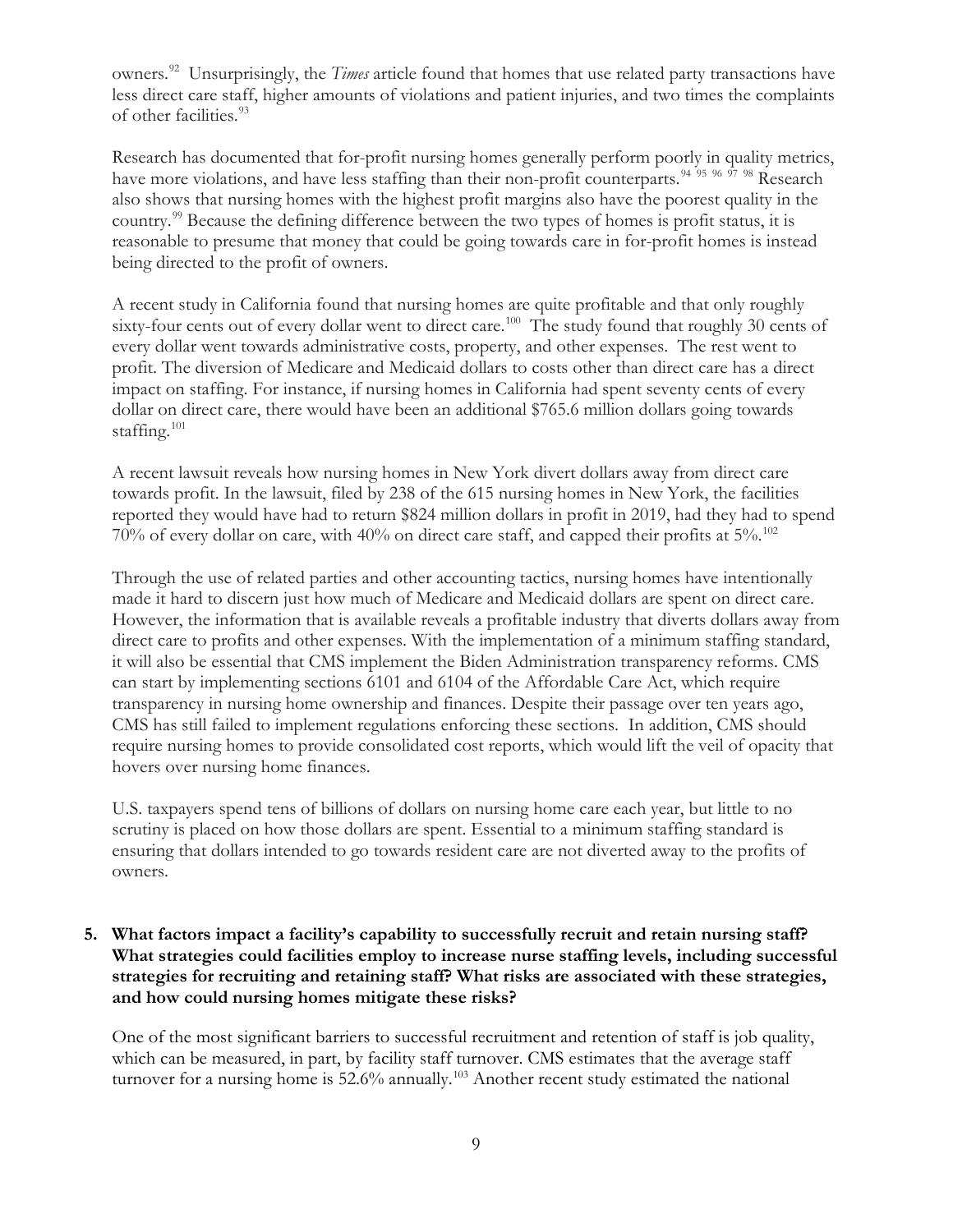average of staff turnover to be 12[8](#page-9-0)%.<sup>8</sup> A recent study showed that high turnover in nursing homes leads to poorer outcomes for nursing home residents.<sup>[104](#page-23-12)</sup> In order to retain and attract new workers, facilities must address the issues that lead to turnover. Most commonly, high turnover is the result of poor wages and benefits, lack of training, poor management, lack of career advancement, and impossible workloads.[105](#page-23-13) By directly addressing these issues, nursing homes will reduce turnover, attract new workers, and, importantly, provide better quality care to residents.

Important to the discussion of job quality is the issue of racial and social inequities in how nursing home staff are treated. Nine out of ten nursing home direct care staff are women.<sup>[106](#page-23-14)</sup> 59% of CNAs are people of color.<sup>[107](#page-23-15)</sup> As documented below, the wages, benefits, and job advancement opportunities offered to direct care staff, particularly CNAs, are paltry, and this most often falls on the back of workers of color. By addressing poor job quality, we will also be addressing the entrenched social and racial inequities that plague the nursing home direct care staff workforce.

# **Wages and Benefits**

CNAs working in nursing homes are grossly underpaid for their work. The median annual income for a CNA in a nursing home is \$24,200, with 34% of CNAs relying on some kind of public assistance.<sup>[108](#page-23-16)</sup> Only 62% of CNAs have health insurance through their employer. An additional 25% have Medicaid, and 13% have no coverage at all.<sup>109</sup> Throughout the COVID-19 pandemic, direct care staff were rightfully referred to as heroes, yet they were paid wages that kept them in poverty. RNs working in nursing homes are also underpaid. On average they make 7% less than RNs working in hospitals.[110](#page-23-18) This wage disparity can result in RNs being drawn away from working in nursing homes. Throughout the COVID-19 pandemic, direct care staff were rightfully referred to as heroes, yet they were paid wages that kept many of them in poverty.

Most nursing home direct care staff are not provided paid leave. One study showed 64% of nursing home staff stated they did not have paid leave.<sup>[111](#page-23-19)</sup> Sick staff cannot afford to not work and fear losing their jobs, and resultingly end up going to work sick. This phenomenon was particularly damaging during the COVID-19 pandemic, where infected staff were the primary driver of COVID-19 infection in nursing homes.<sup>[112](#page-23-20)</sup>

The nursing home industry has recognized the problem posed to nursing home care by low staff wages. A Leading Age study estimated raising wages of CNAs would reduce turnover and stabilize the workforce.[113](#page-23-21) The Leading Age report estimated that costs associated with increased wages would be offset by gains in productivity. Most importantly, the report stated that by increasing wages, care quality would increase, therefore resulting in better health outcomes for nursing home residents.

In order to reduce turnover and attract new direct care staff to nursing homes, all direct care staff must be paid a living and competitive wage. Nursing homes must be required to provide health insurance and paid leave benefits to direct care staff, as well. Until nursing home staff are paid wages commensurate with the services they provide, nursing homes will continue to lose staff and be unable to attract experienced and qualified workers.

# **Workloads**

<span id="page-9-0"></span><sup>8</sup> The study authors looked at turnover of staffing hours annually, as compared with actual staff. Gandhi A, Yu H, Grabowski DC. High Nursing Staff Turnover In Nursing Homes Offers Important Quality Information. Health Aff (Millwood). 2021 Mar;40(3):384-391. doi: 10.1377/hlthaff.2020.00957. PMID: 33646872; PMCID: PMC7992115.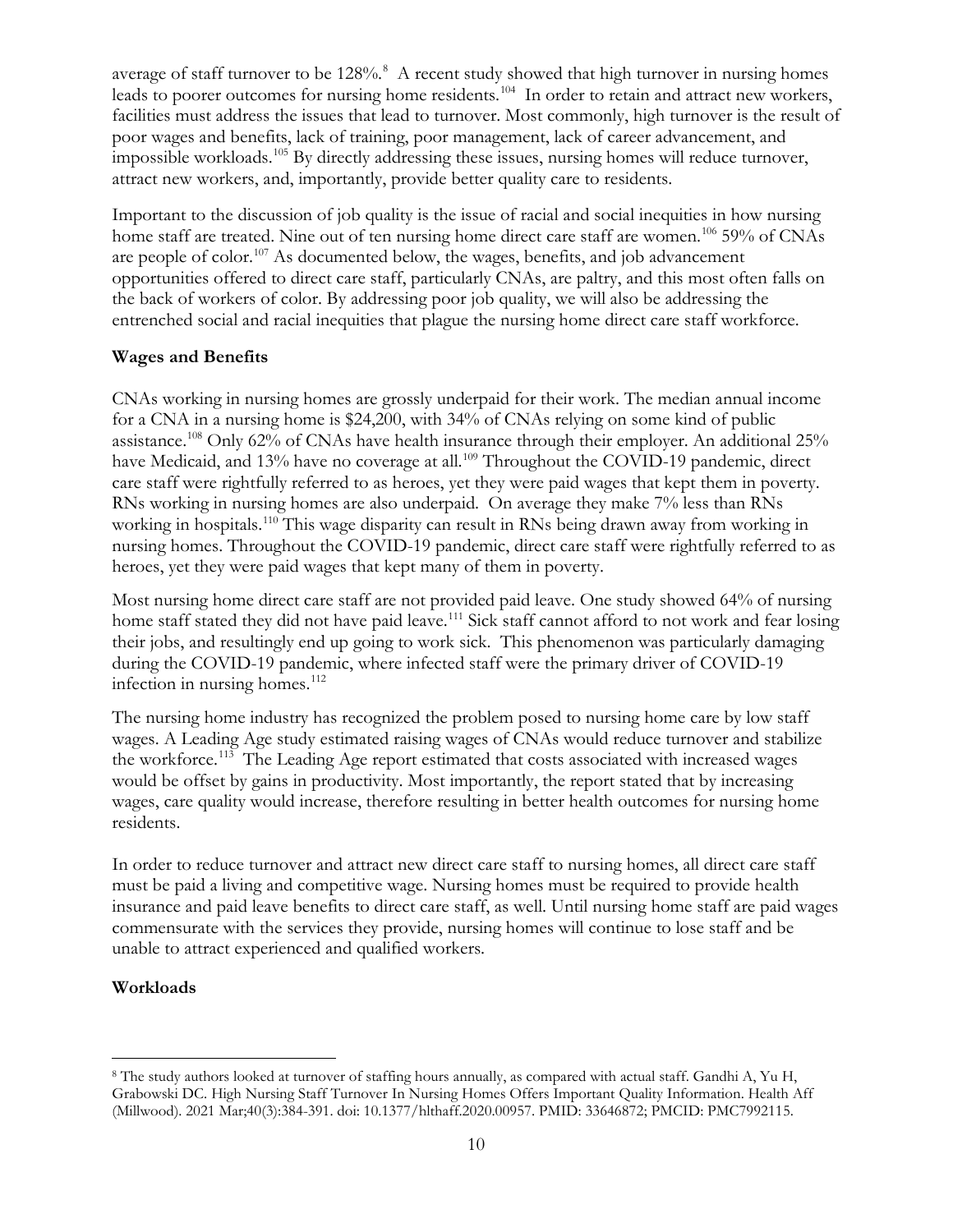Inadequate staffing burdens existing staff. Research makes clear that high workloads for direct care staff contributes significantly to staff turnover.<sup>[114](#page-23-22)</sup> The 2001 CMS staffing study established the importance of having a minimum of 2.8 CNA hprd for each resident, which equates to CNAs not having more than 6 residents on the day and evening shifts to care for and no more than 13 residents at night.[115](#page-23-23) However, on average, CNAs in nursing homes provide care to 13 residents per shift.<sup>[116](#page-23-24)</sup> 1 in 10 CNAs in the U.S. are responsible for 17 or more residents.<sup>[117](#page-23-25)</sup> These impossible workloads make providing high-quality care impossible, resulting in residents waiting inordinate periods of time for necessary care, and often going without.

By addressing the issues that result in high staff turnover and inadequate recruitment, burdensome workloads will decrease, which will in turn increase staff retention.

# **Training**

In addition to leading to high turnover, inadequate training results in poor health outcomes for residents. Research has demonstrated that direct care staff who receive tailored and ongoing training report higher job satisfaction which results in reduced turnover.<sup>[118](#page-23-26)</sup>

CNAs reporting high-quality training are more likely to work in states requiring additional initial training hours and were more satisfied with their jobs than those with low-quality training.[119](#page-23-27) A 2008 study<sup>[120](#page-23-1)</sup> by the Institute on Medicine (IOM) found the current minimum federal training requirements (75 hours) for CNAs to be inadequate, leading not only to poor health outcomes for residents, but also increased turnover in staff. The study recommended significant increases in the training requirement to at least 120 hours. <sup>121</sup>The NASEM report made the same recommendation.[122](#page-23-29) The report also recommended that state and federal governments should provide free access to entry-level and continuing education training programs, and that nursing homes should pay workers for attending these training.

The current required training hours for CNAs is inadequate. CMS should heed the recommendations of the 2008 IOM report and the 2022 NASEM report and raise the required minimum training hours from 75 to 120 hours. Further, direct care staff should have access to free entry level training and continuing education classes. The time spent by direct care staff attending trainings should be paid for by nursing homes.

#### **Career Advancement and CNA Empowerment**

There is little opportunity for career advancement in nursing homes, particularly for people of color. 59% of CNAs are people of color.[123](#page-23-30) However, the number of people of color in higher-level positions, such as LPNs or RNs, decreases as the educational requirements increase.<sup>[124](#page-23-31)</sup> Research has shown that empowerment of CNAs and career opportunities can reduce staff turnover and increase care quality. [125](#page-23-32)

CNA empowerment was a main focus of the recent NASEM report, which found that increasing opportunities for CNAs could lead to a reduction in staff turnover.[126](#page-23-33) The report noted that CMS's 2016 revised regulations for nursing homes required that CNAs be part of the interdisciplinary team and involved in care planning and suggested that further incorporation of CNAs into inter-disciplinary care teams would result in reduced turnover.<sup>[127](#page-23-34)</sup>

To increase retention and create high quality jobs, nursing homes must provide more career advancement opportunities for direct care staff through sponsoring training and education.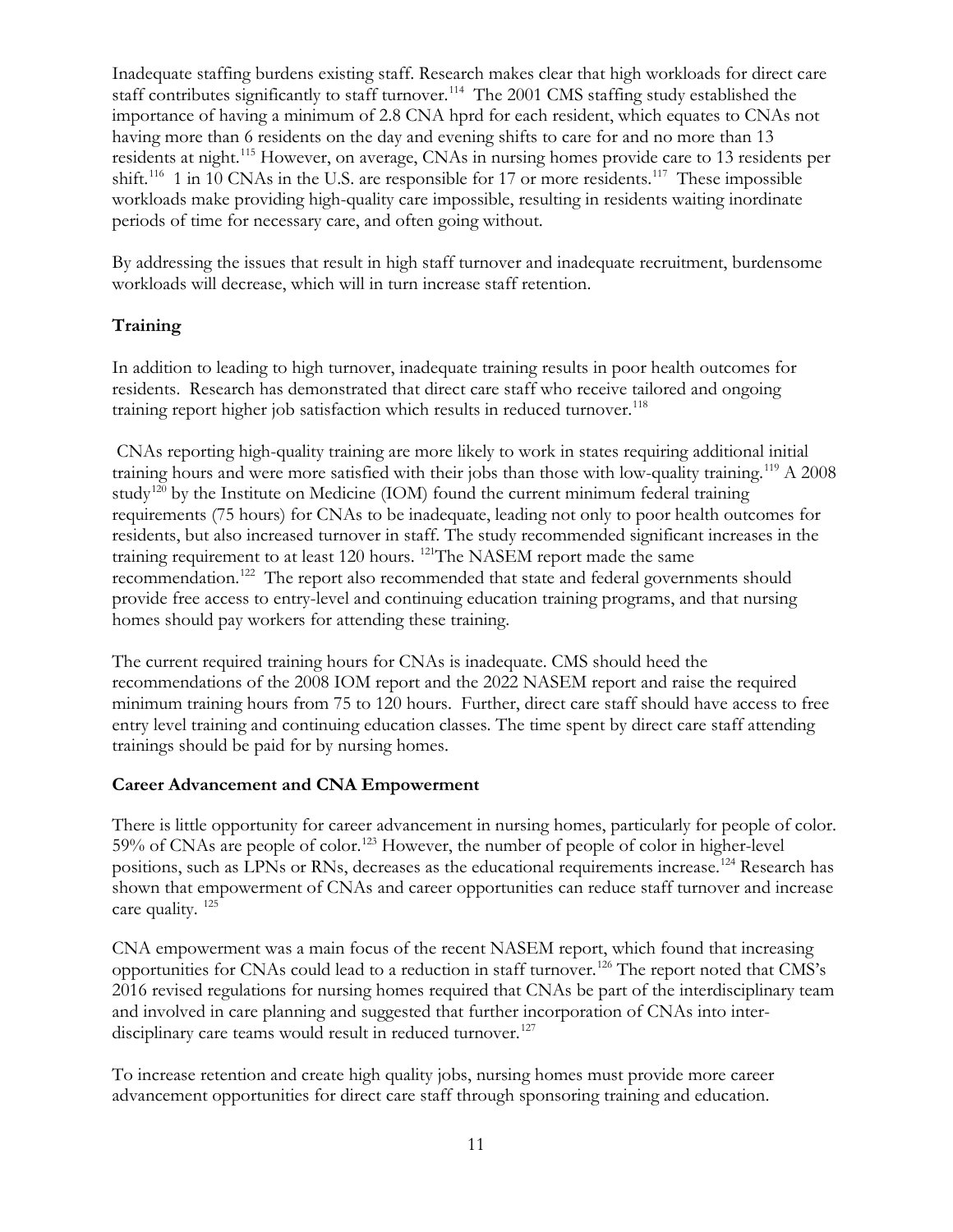Additionally, CNAs must be incorporated into care planning and given a more prominent role in care teams assigned to provide care to residents.

# **Administrators/Leadership**

On average, nursing home administrators last little more than a year before leaving their positions.<sup>128</sup> A variety of factors contribute to administrator turnover, including burnout, lack of resources, and difficulty with corporate management.<sup>[129](#page-23-36)</sup> Regardless of the causes, high turnover in administrative staff has been shown to be associated with high turnover in direct care staff.<sup>130</sup>

To incentivize stability in management, CMS should incorporate administrator turnover into its value-based purchasing program. In addition, CMS should require all nursing home administrators to have, at a minimum, a bachelor's degree and training in topics relevant to their role.[131](#page-23-38) For instance, the National Association of Long Term Care Administrator Boards offers both accreditation and continuing education programs designed specifically for nursing home administrators.

In summary, the greatest barrier in attracting and retaining high quality staff is job quality. Nursing home direct care staff are underpaid and provided inadequate benefits. Inadequate training and impossible workloads result in burnout and increased staff turnover. Nursing homes must invest in the direct care staff by paying a living and competitive wage and by providing health insurance and paid leave. CMS should increase the minimum training requirement hours from 75 to 120 hours and provide avenues to staff for free and continuing training. CNAs must be empowered and given opportunities for career advancement.

**6. What should CMS do if there are facilities that are unable to obtain adequate staffing despite good faith efforts to recruit workers? How would CMS define and assess what constitutes a good faith effort to recruit workers? How would CMS account for job quality, pay and benefits, and labor protections in assessing whether recruitment efforts were adequate and in good faith?**

Facilities must ensure, at all times, that residents' needs are addressed. When facilities are unable to obtain adequate staff, CMS must require the facility to cease new admissions until the facility is able to meet the staffing requirement. Inadequate staffing is a threat to the health and well-being of residents. Additional steps must be taken by the facility to obtain additional staff, including temporary use of agency staff.

This question does not make clear why CMS would be developing and employing a "good faith effort assessment". If CMS is suggesting that it may apply a good faith determination as to whether a minimum staffing standard should be waived, we strongly oppose any such waiver. Minimum staffing standards should never be waived. A staffing standard establishes a baseline point, under which the risk of harm to residents is significantly increased. Instead, CMS should work with facilities to implement measures to increase staffing to meet the minimum requirement, as well as ensure that residents' needs are met.

Alternatively, if CMS is considering applying a good faith measure to an assessed penalty, we suggest that any such measure be used infrequently, and only in instances of emergencies. Any good faith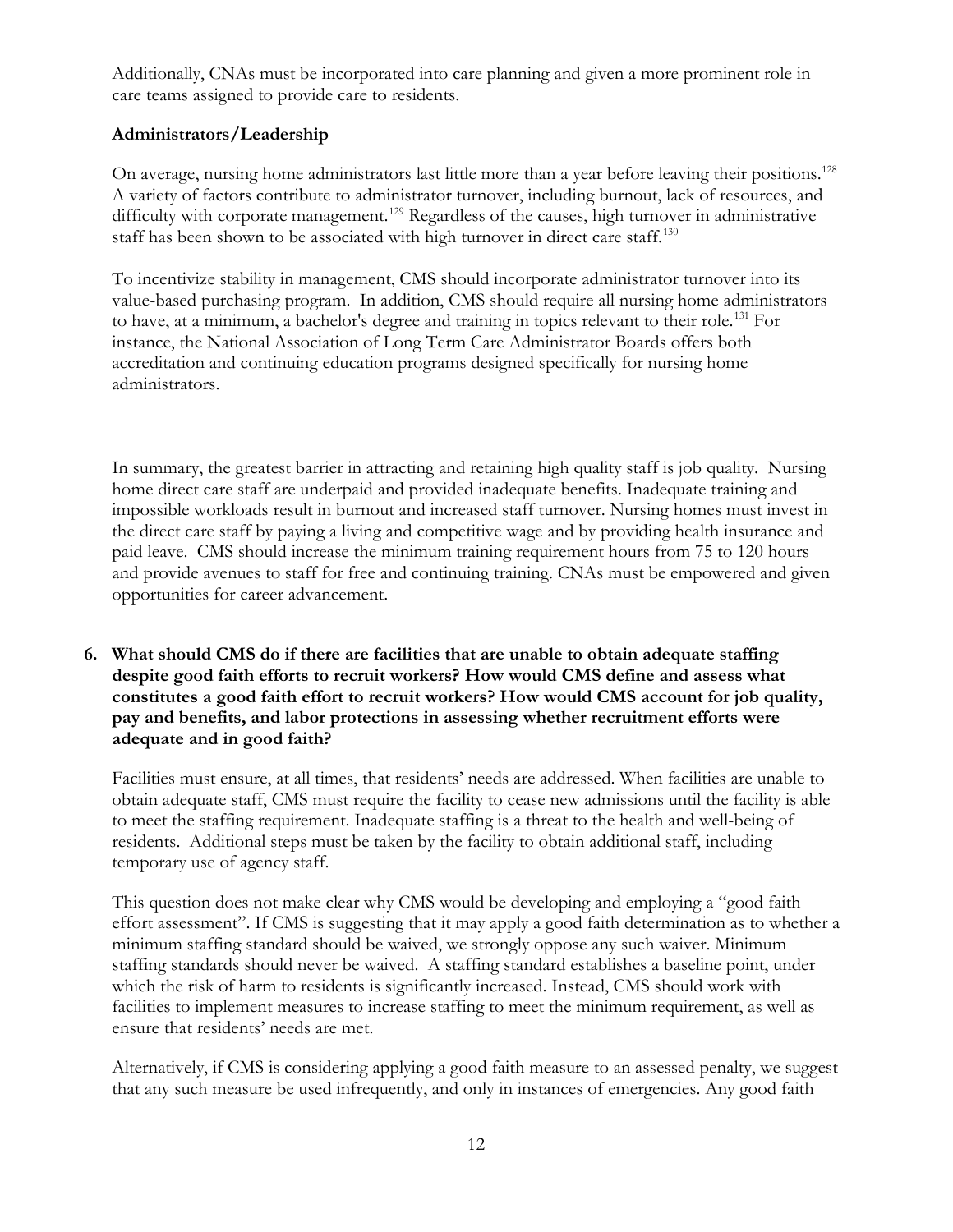metric must be based on empirical data and should include a facility documenting its efforts to hire new staff and to retain staff through the investment in high quality jobs.

#### **7. How should nursing staff turnover be considered in establishing a staffing standard? How should CMS consider the use of short-term (that is, travelling or agency) nurses?**

Turnover is the primary barometer of how nursing homes are treating staff. Currently, CMS estimates that the average annual turnover rate is 52.6%. CMS recently began posting turnover rates on Care Compare, which is an important step in furthering transparency for consumers. CMS should continue to explore ways to incentivize the reduction of turnover rates, including using facility turnover rate as a measure in the SNF Value Based Purchasing Program.

In addition to financial incentives to reduce turnover, CMS should explore other strategies, including requiring nursing homes with high turnover rates to submit a plan to CMS that includes a pathway to reducing turnover. CMS may also consider a bright-line turnover average, beyond which a facility may face enforcement action.

The use of agency staff has been associated with poorer health outcomes for nursing home residents.[132](#page-23-39) Additionally, long-term use of agency staff may be indicative of a facility's failure to address underlying job quality issues in a facility. However, there may be instances where agency staff is needed, such as emergencies or pandemics. CMS should continue to monitor the use of agency staff and investigate its impact on resident care.

As discussed in Consumer Voice's response to Question 5, in order for a minimum staffing standard to be successful, we must address turnover in nursing homes. CMS must consider ways it can incentivize reduction in turnover, while also exploring regulatory and enforcement methods that address this important issue.

#### **8. What fields and professions should be considered to count towards a minimum staffing requirement? Should RNs, LPNs/LVAs, and CNAs be grouped together under a single nursing care expectation? How or when should they be separated out? Should mental health workers be counted as direct care staff?**

Only direct care nursing staff should be included in the minimum staffing standard. The landmark 2001 CMS study looked at only RNs, LPNs, and CNAs to determine what staffing levels were necessary to ensure care quality was not compromised. There is no evidence that any other nursing home staff, including physical therapists, occupational therapists, speech language pathologists., feeding assistants, social workers, and other mental health workers, are able to replace the care provided by RNs, LPNs, and CNAs. While we support the creation of standards for social workers and other mental health staff, those standards should be separate from a minimum staffing standard.

CMS must not group together RNs, LPNs, and CNAs into a single care expectation. CMS, itself, has acknowledged the important role that each nursing group provides. That is why in 2001, and in most studies since then, minimum recommendations have been made based on each nursing category. Any minimum standard must mandate hours for each nursing category and also provide staff to resident ratios. Failure to do so will result in facilities using the least costly nursing options,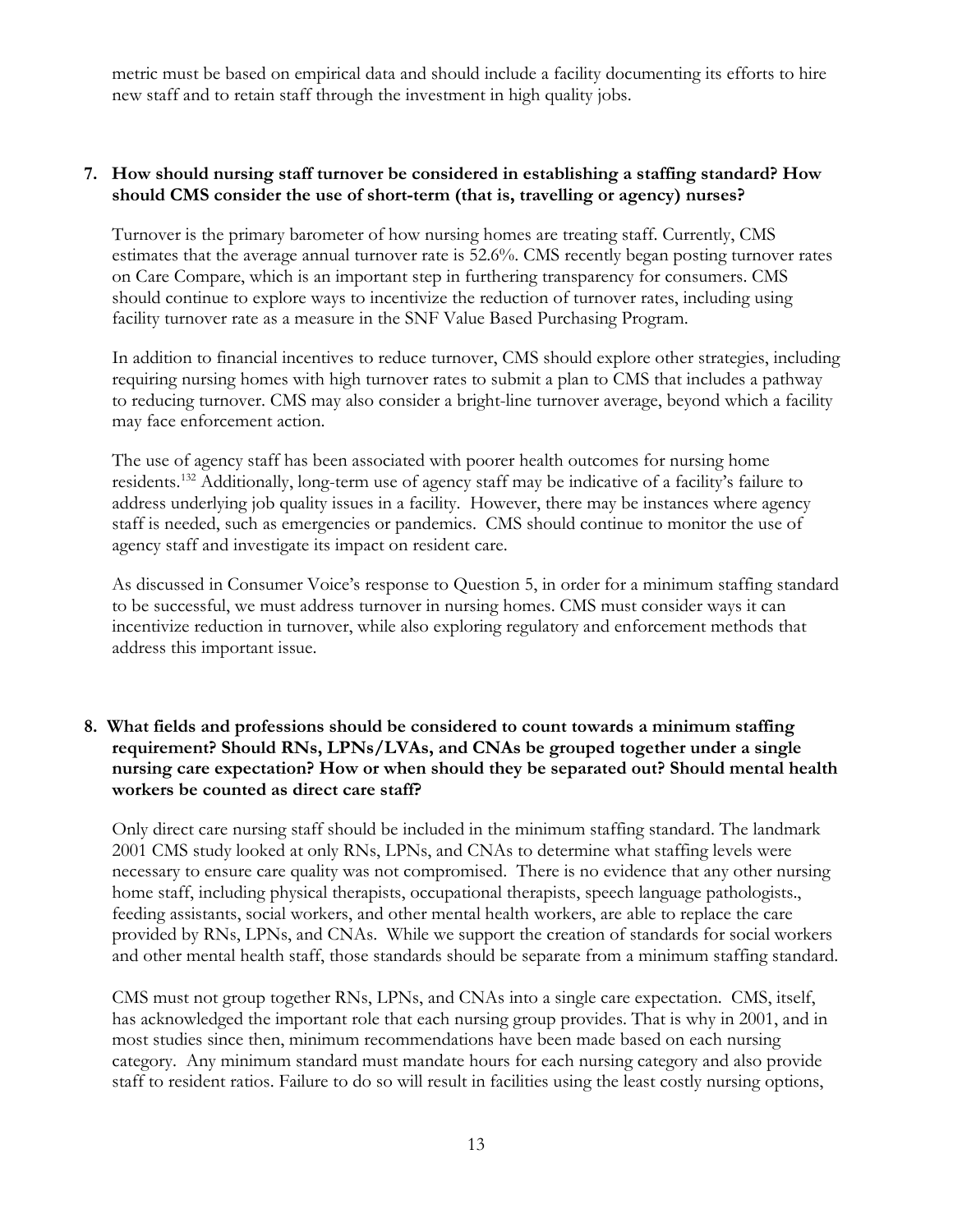CNAs, to fulfill the minimum obligation. This was proven true in states that failed to designate hours per nursing category.<sup>[133](#page-23-40)</sup>

We do urge CMS to adopt additional standards for other nursing home staff, particularly social workers and infection control preventionists. In its report, NASEM recommended that each nursing home employ at least one full-time social worker with at least a minimum of a bachelor's degree in social work from an accredited agency and one year of supervised experience in a health care setting.<sup>[134](#page-23-41)</sup> NASEM emphasized the importance of social workers to the person-centered care model, while citing to studies that showed that social services staff with higher qualifications improve behavioral symptoms, reduce the use of antipsychotic medications, and play an important role in facilitating resident interactions.<sup>[135](#page-23-42)</sup> Consumer Voice strongly supports these recommendations.

NASEM also noted the importance of having a qualified infection control preventionist. In its report, NASEM notes that the 2020 CMS Coronavirus Commission made several recommendations regarding infection control preventionists, and noted the current regulations are insufficient.<sup>[136](#page-23-43)</sup> These recommendations included increased training for infection control preventionists and staff, and that CMS establish a full-time ratio of residents to infection control preventionists. We urge CMS to implement the recommendations of the CMS Coronavirus Commission. Additionally, NASEM recommended that infection control preventionist be an RN, advanced practice RN, or a physician. Consumer Voice supports this recommendation, as well.

#### **9. How should administrative nursing time be considered in establishing a staffing standard? Should a standard account for a minimum time for administrative nursing, in addition to direct care? If so, should it be separated out?**

Administrative time should not be counted towards a minimum staffing standard. The CMS staffing study from 2001 did not consider administrative time when establishing the 4.1 hprd standard. The purpose of hprd standards is to ensure residents receive CNA and nursing care to prevent illness or death related to lack of direct care.[137](#page-23-44) There is no research demonstrating any kind of administrative standard that contributes to the prevention of resident illness or death. While CMS should continue to explore the role administrative time plays in nursing home care, it must not be included in a minimum staffing standard.

# **10. What should a minimum staffing requirement look like, that is, how should it be measured? Should there be some combination of options? For example, options could include establishing minimum 1 nurse HPRD, establishing minimum nurse to resident ratios, requiring that an RN be present in every facility either 24 hours a day or 16 hours a day, and requiring that an RN be on-call whenever an RN was not present in the facility. Should it include any non-nursing requirements? Is there data that supports a specific option?**

It is essential that a minimum staffing standard incorporate both minimum nursing hprd and direct care staff to resident ratios. While an overall hprd minimum standard establishes the number of staffing hours each day needed to prevent resident harm, it can be confusing for staff, residents, and families in determining whether a facility has adequate staffing. Staff to resident ratios is a more practical and clear way to identify staffing capacity.

In its recent report, NASEM recommended the on-site presence of at least one RN 24-hours per day, 7 days per week.<sup>[138](#page-23-23)</sup> Additionally, NASEM recommended that the number of RNs present be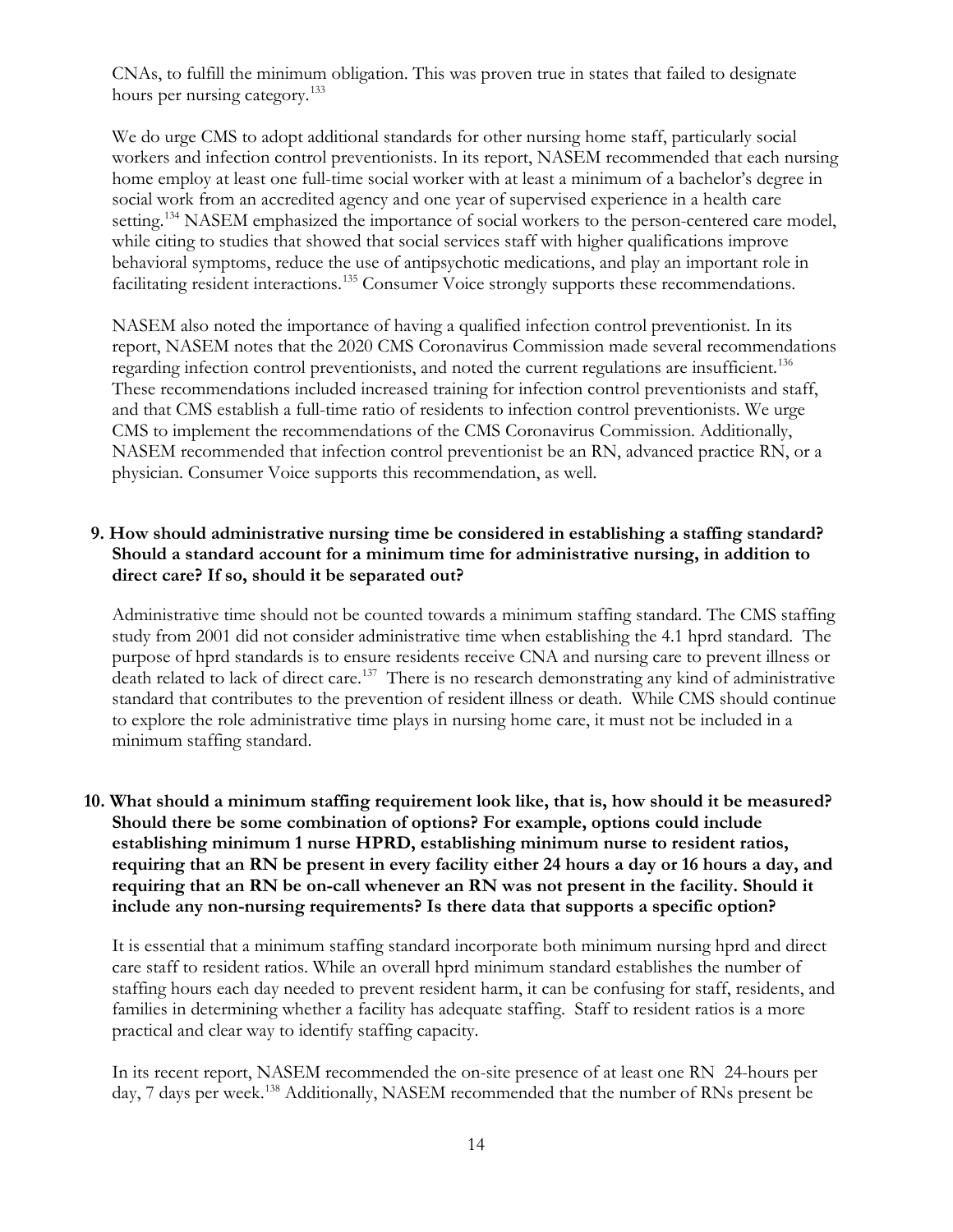adjusted for acuity and case-mix. This need for a 24 hour RN presence has also been endorsed by the nursing home industry.[139](#page-23-24) Nursing facilities house populations with highest needs and complex medical issues which require RN experience.<sup>[140](#page-23-45)</sup> Further, increased levels of RN care are associated with better health outcomes for residents.<sup>[141](#page-23-25)</sup> As noted several times throughout our responses, we recommend that CMS establish a minimum standard for all direct care staff, including RNs, which would result in a minimum hprd for RNs along with a RN to resident ratio.

As previously noted, a minimum staffing standard should not include time staff spend on administrative duties, including non-nursing requirements. It is unclear what non-nursing requirements CMS is referring to in this question, but we recognize that direct care staff must be trained and perform other non-direct care duties, but these tasks should not be incorporated into a minimum standard.

**11. How should any new quantitative direct care staffing requirement interact with existing qualitative staffing requirements? We currently require that facilities have ''sufficient nursing staff'' based on a facility assessment and patient needs, including but not limited to the number of residents, resident acuity, range of diagnoses, and the content of care plans. We welcome comments on how facilities have implemented this qualitative requirement, including both successes and challenges and if or how this standard should work concurrently with a minimum staffing requirement. We would also welcome comments on how State laws limiting or otherwise restricting overtime for health care workers would interact with minimum staffing requirements.**

In our response to Question 2, we recommended that CMS adopt minimum staffing standards based on resident acuity, noting that CMS's PDPM pays nursing homes based on resident acuity. In order for a facility to have "sufficient staff," it must determine resident acuity (including residents' mental and psychosocial needs) and provide the necessary number of staff to meet those needs. A minimum standard is just that, a minimum. Requiring facilities to have "sufficient nursing staff" on top of the minimum hprd clarifies that many residents will need beyond 4.1 hprd in order to be sufficient.<sup>[142](#page-23-26)</sup>

Overtime restrictions should not be considered for purposes of establishing minimum staffing standards. Facilities should recruit and train a high number of direct care workers without relying on a small number of workers with significant overtime. Overworked nursing home staff results in high rates of burnout and turnover, in addition to physical injury.<sup>[143](#page-23-27)</sup>

#### **12. Have minimum staffing requirements been effective at the State level? What were facilities' experiences transitioning to these requirements? We note that States have implemented a variety of these options, discussed in section VIII.A. of this proposed rule, and would welcome comment on experiences with State minimum staffing requirements.**

Several studies have shown that a state's implementation of minimum staffing standards led to increased nursing hours, better health outcomes, and a reduction of deficiencies.[144](#page-23-46) Quality of care improves with minimum staffing requirements primarily because residents experience fewer adverse outcomes (fewer pressure sores, restraints, and deficiencies, less extensive COVID outbreaks, and less mortality overall) and experience more positive outcomes (restoration of functioning, increased nutritional intake, and increased vaccination rates).<sup>[145](#page-23-28)</sup>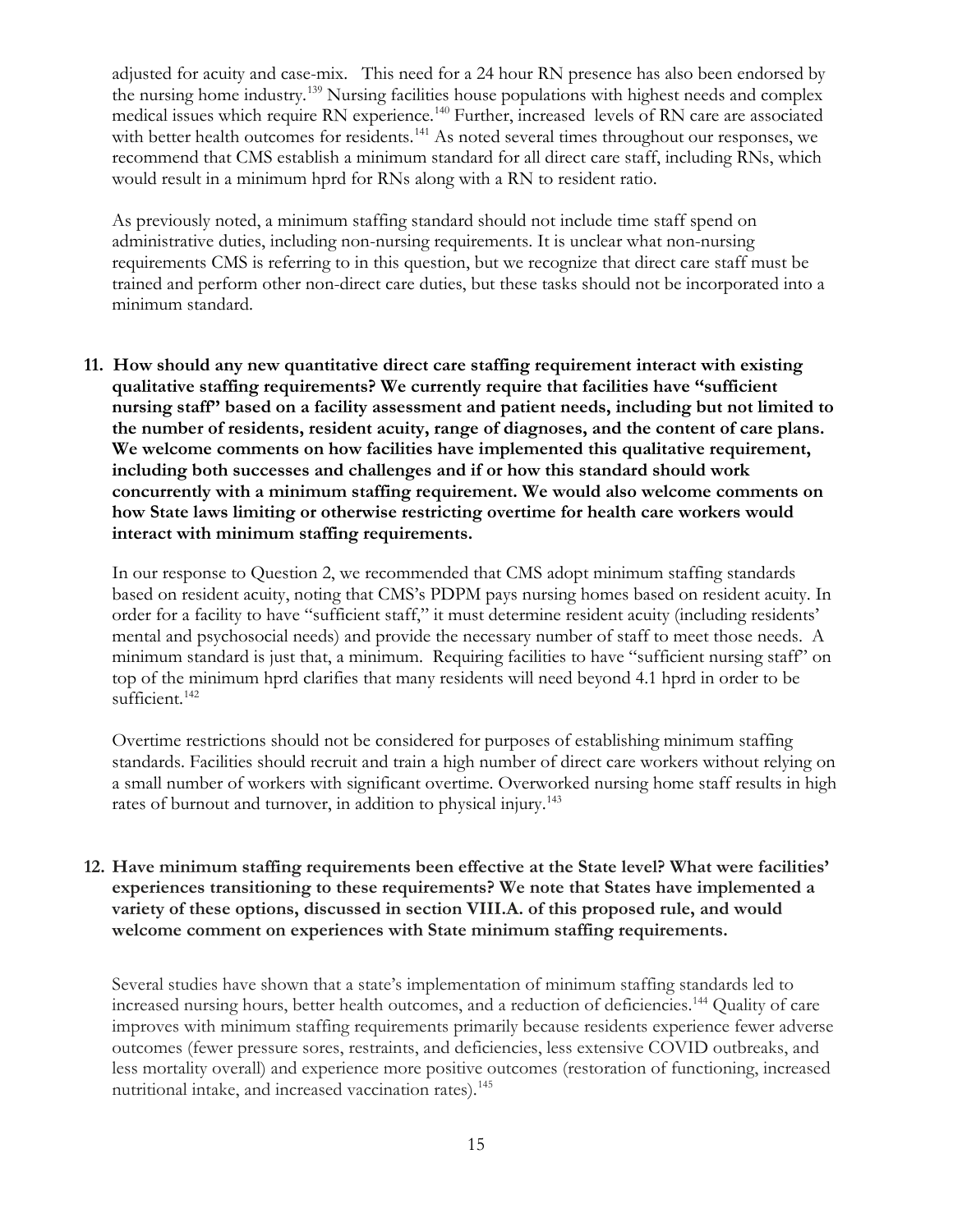**13. Are any of the existing State approaches particularly successful? Should CMS consider adopting one of the existing successful State approaches or specific parts of successful State approaches? Are there other approaches to consider in determining adequate direct care staffing? We invite information regarding research on these approaches which indicate an association of a particular approach or approaches and the quality of care and/or quality of life outcomes experienced by residents, as well as any efficiencies that might be realized through such approaches.**

Only the District of Columbia has set a minimum staffing standard that meets the recommended standard of 4.1 hprd. <sup>[146](#page-23-47)</sup> The majority of states - 29 - require less than 3.5 hprd, with 15 of those states falling below 2.5 hprd.<sup>[147](#page-23-30)</sup> Accordingly, CMS should not rely on state models to implement staffing standards.

Although CMS should not rely on state approaches, it should learn from mistakes made by states when implementing staffing standards. California, Ohio, and Florida, when implementing minimum standards, failed to specify minimums for each category of direct care staff (RN/LPN/CNA). As result, all three states experienced a decline in RN hours after the minimum was implemented.<sup>[148](#page-23-31)</sup> By mandating minimum hprd and staff ratios for each direct care staff category, CMS will avoid this mistake.

## **14. The IOM has recommended in several reports that we require the presence of at least one RN within every facility at all times. Should CMS concurrently require the presence of an RN 24 hours a day 7 days a week? We also invite comment on the costs and benefits of a mandatory 24-hour RN presence, including savings from improved resident outcomes, as well as any unintended consequences of implementing this requirement.**

As previously noted in our response to Question 10, we support the requirement that all nursing homes have at least one RN present on-site at a minimum of 24 hours per day, 7 days per week. There is almost universal agreement in support of this requirement. <sup>[149](#page-23-48) [150](#page-23-49)</sup> However, this is a minimum standard. Because facilities must have "sufficient" staff, a minimum standard must establish a specific RN to resident ratio for each nursing shift, which may require the presence of more than one RN per shift, when accounting for facility size and resident acuity.

As noted in our response to Question 1, the strongest positive relationships between staffing and positive resident outcomes are in RN staffing.<sup>[151](#page-23-50)</sup> The care improvements for residents related to increased RN staffing saves Medicare and Medicaid money by reducing hospitalizations and the need for other expensive medical interventions.<sup>[152](#page-23-35)</sup>

**15. Are there unintended consequences we should consider in implementing a minimum staffing ratio? How could these be mitigated? For example, how would a minimum staffing ratio impact and/or account for the development of innovative care options, particularly in smaller, more home-like settings, for a subset of residents who might benefit from and be appropriate for such a setting? Are there concerns about shifting non-nursing tasks to nursing staff in order to offset additions to nursing staff by reducing other categories of staff?**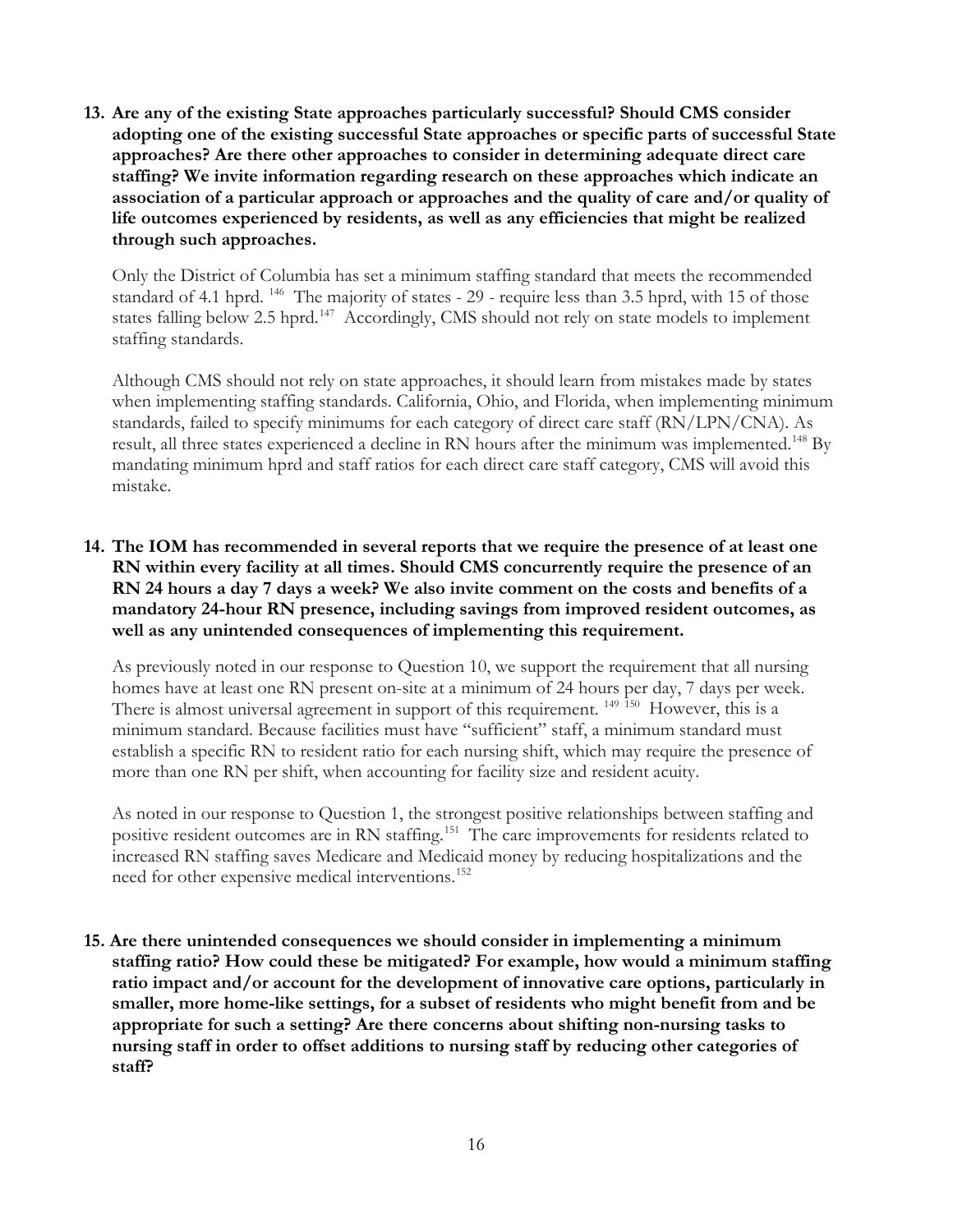As noted above, in Ohio and California, ratios for RNs, LPNS, and RNs were not separately mandated. As a result, RN hours decreased, while less skilled nursing staff hours increased.[153](#page-23-51) To prevent these unintended consequences, nurse staffing ratios must identify the different categories of nursing staff. In addition, facilities must not be allowed to shift non-nursing tasks to nurses or to reduce the work hours of non-nursing staff, such as housekeeping, food services workers, and activities.

There is also evidence that alternative care settings are able to meet minimum staffing standards. For instance, researchers of the Green House Model<sup>[154](#page-23-52)</sup> found that even though Shahbazim performed non-nursing tasks, "residents in GH [Green House] homes received approximately 0.4 more hprds (24 minutes) of direct care time from a Shahbazim than residents in traditional SNF settings." Their conclusion that "The GH model allows for expanded responsibilities of CNAs in indirect care activities and more time in direct care activities and engaging directly with residents" suggests that alternative care settings, like Green Houses, can meet any minimum staffing standards that CMS might enact, without any need for accommodation.<sup>155</sup>

#### **16. Does geographic disparity in workforce numbers make a minimum staffing requirement challenging in rural and underserved areas? If yes, how can that be mitigated?**

A minimum nurse staffing standard must be met by all facilities, regardless of their geographic location. Nursing home residents in rural or underserved areas have the same nursing needs as residents in urban areas. The challenges of recruiting staff in rural areas is nothing new. 40 years ago, the Institute of Medicine recognized this problem and recommended including educational outreach (including educational loan repayment programs, strengthening local educational opportunities for people from underserved communities who are more likely to continue living in those communities), upgrading existing staff in nursing homes, and ensuring appropriate payments[.156](#page-23-54)

There may be unique problems particular to direct staff recruitment in rural and underserved areas, but the issue of job quality is similar, if not identical, to urban areas. These facilities must take the steps outlined in our response to Question 5 to increase job quality to attract and retain staff. Job quality should be the number one priority for nursing homes in rural areas. Regardless of geographic location, nursing home staff want jobs where they are paid a competitive living wage, receive healthcare benefits and paid leave, and offer training and opportunities for career advancement.

It is important to note that one factor that may contribute to rural facilities having difficulties attracting RN staff is how CMS pays rural facilities less for RN care when compared to urban facilities. This NPRM itself documents this disparity on page 22728. It is unclear how much this disparity contributes to the problem of rural facilities attracting and retaining RN staff, but CMS should consider addressing this disparity to make RN wages the same regardless of geographic location.

# **17. What constitutes "an unacceptable level of risk of harm?" What outcomes and care processes should be considered in determining the level of staffing needed?**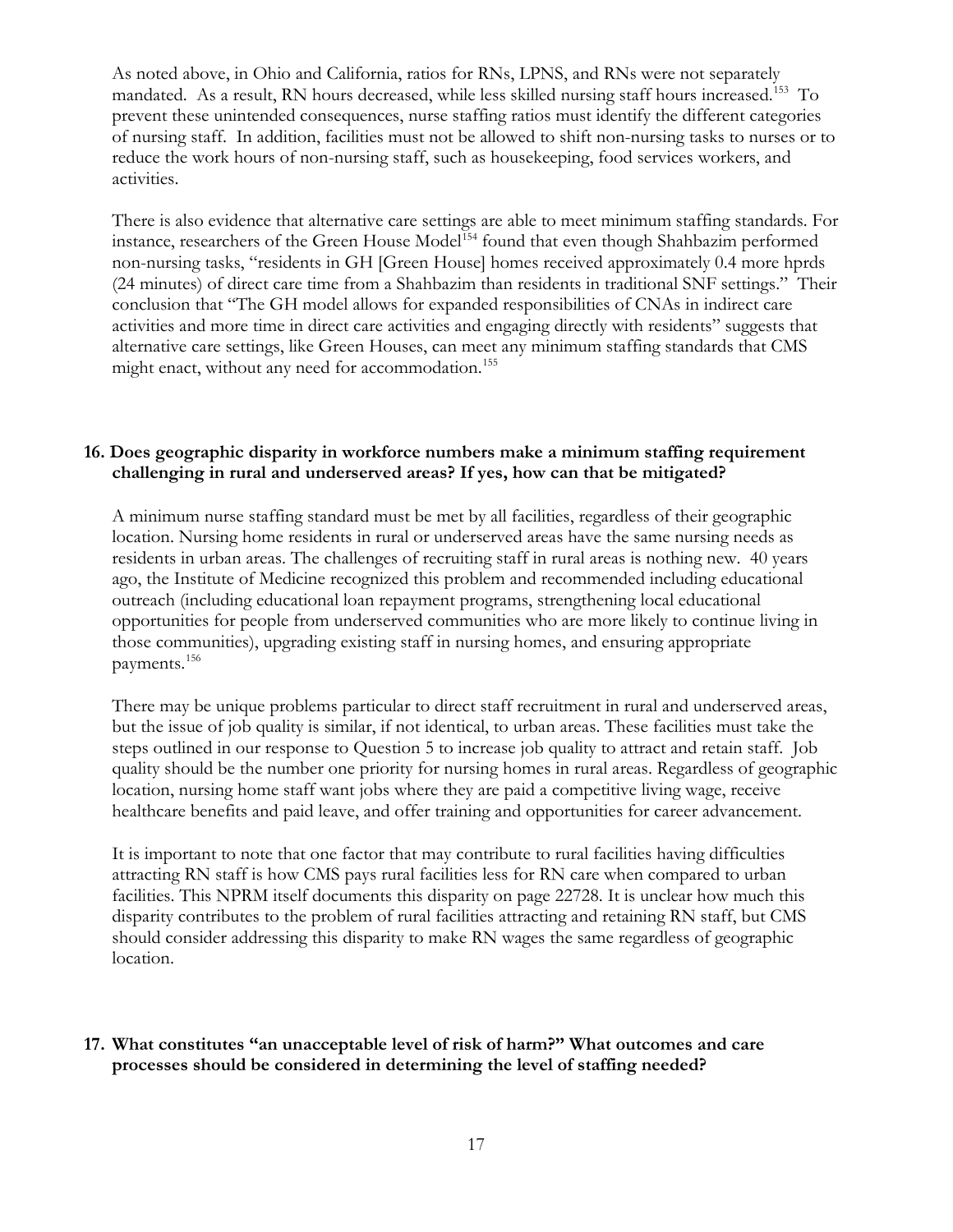As advocates for nursing home residents, we believe there is no acceptable risk of harm to nursing home residents due to a facility's failure to have sufficient staffing to meet the needs of residents. The 1987 Nursing Home Reform Law and its implementing regulation place specific responsibilities on the Secretary and facilities to define and meet outcomes and care processes. Nowhere in the Reform Law is an acceptable or unacceptable risk of harm mentioned as a metric for care quality or a measure of what level of care facilities must provide to residents.

Rather, federal law requires that facilities, through comprehensive assessment and care planning, "provide services to attain or maintain the highest practicable physical, mental, and psychosocial wellbeing of each resident." 42 U.S.C. §1395i(b)(2). This means that facilities are required not only to meet the standards that the Secretary establishes, including minimum staffing levels, but also any requirements to increase those staffing levels, as needed, to meet their own residents' specific and actual needs.

It is worth quoting here, in its entirety, 42 C.F.R. § 483.35, which states:

The facility must have sufficient nursing staff with the appropriate competencies and skills sets to provide nursing and related services to assure resident safety and attain or maintain the highest practicable physical, mental, and psychosocial well-being of each resident, as determined by resident assessments and individual plans of care and considering the number, acuity and diagnoses of the facility's resident population in accordance with the facility assessment required at  $$483.70(e)."$ 

Federal law and regulations make clear that any risk of harm due to a facility's failure to have sufficient staffing to meet the needs of its residents is unacceptable.

Thank you again for the opportunity to provide input on this critical issue. Consumer Voice staff are available to answer questions or provide additional information as needed.

Sincerely,

Li Smetanka

Lori Smetanka Executive Director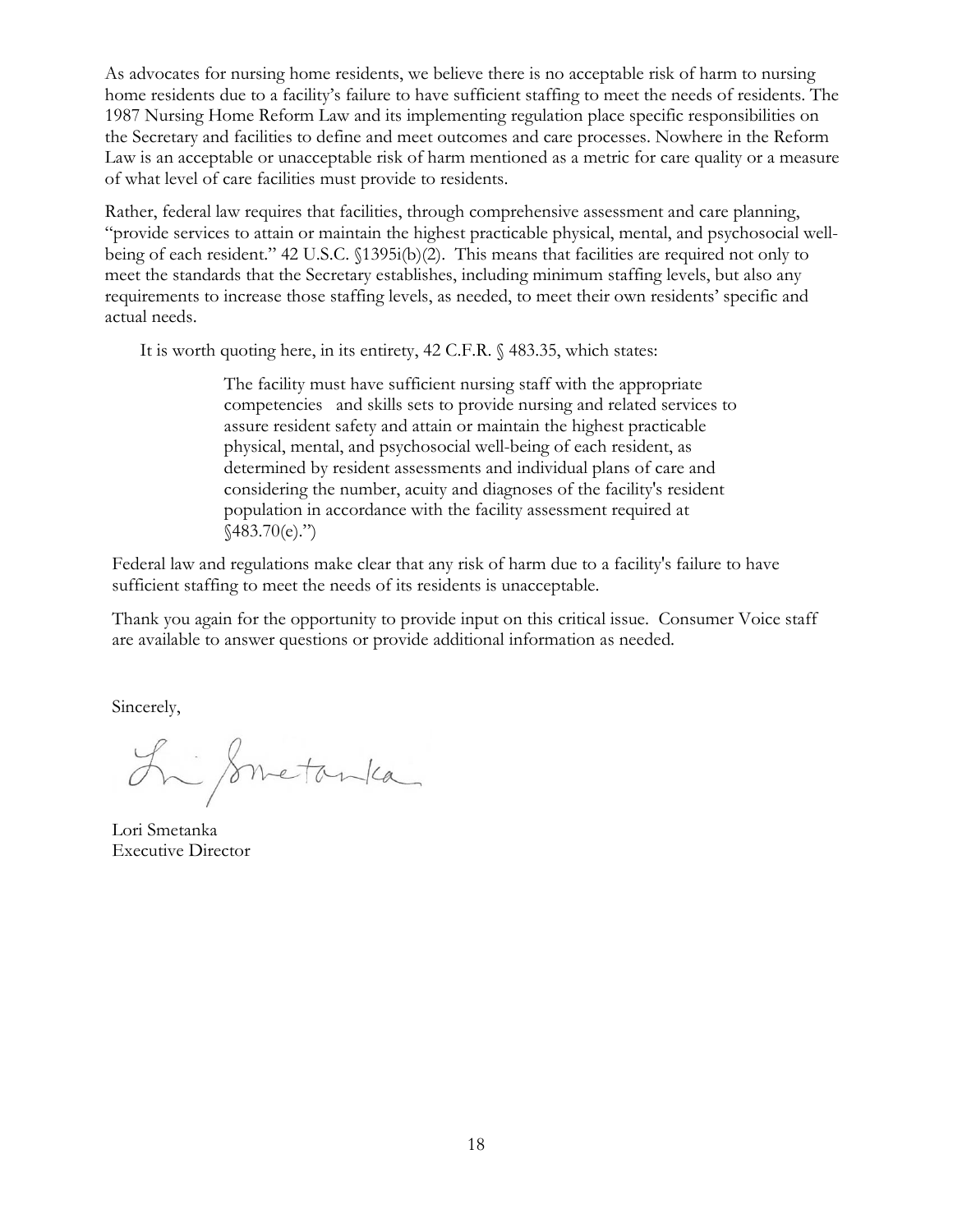#### **References**

<sup>8</sup> Zheng, Q, Williams, CS, Shulman, ET, White, AJ. Association between staff turnover and nursing home quality – evidence from payroll-based journal data. *J Am Geriatr Soc*. 2022; 1- 9. doi[:10.1111/jgs.17843](https://doi.org/10.1111/jgs.17843)

<sup>9</sup> Bryant, Olalya Ayanna, "Employee Turnover in the Long-Term Care Industry" (2017). Walden Dissertations and Doctoral Studies. 3389, [https://scholarworks.waldenu.edu/dissertations/3389;](https://scholarworks.waldenu.edu/dissertations/3389) Al-Hussami, M.,et al, " Nurses' turnover intentions." Int J Nurs Pract, 2014 20: 79-88. [https://doi.org/10.1111/ijn.12124;](https://doi.org/10.1111/ijn.12124) Negarandeh R. Enhancing transition to workplace. Nurs Midwifery Stud. 2014 Apr;3(1):e17554. doi: 10.17795/nmsjournal17554. Epub 2014 Apr 17. PMID: <sup>10</sup> Using the Five-Star Quality Measure to Mask Bad Care, The National Consumer Voice for Quality Long-Term Care, March 2022, [https://theconsumervoice.org/uploads/files/actions-and-news-](https://theconsumervoice.org/uploads/files/actions-and-news-updates/Using_the_Five_Star_Quality_Measure_to_Mask_Bad_Care.pdf)

[updates/Using\\_the\\_Five\\_Star\\_Quality\\_Measure\\_to\\_Mask\\_Bad\\_Care.pdf](https://theconsumervoice.org/uploads/files/actions-and-news-updates/Using_the_Five_Star_Quality_Measure_to_Mask_Bad_Care.pdf)

<sup>12</sup> https://www.whitehouse.gov/briefing-room/statements-releases/2022/02/28/fact-sheet-protecting-seniors-andpeople-with-disabilities-by-improving-safety-and-quality-of-care-in-the-nations-nursing-homes/

<sup>13</sup> Centers for Medicare & Medicaid Services, Abt Associates Inc. *Appropriateness of Minimum Nurse Staffing Ratios in Nursing Homes. Report to Congress: Phase II Final*. Volumes I–III. Baltimore, MD: CMS, 2001. 14 Id.

<sup>15</sup> Schnelle, J.F., Simmons, S.F., Harrington, C., Cadogan, M., Garcia, E., & Bates-Jensen, B. (2004). Relationship of nursing home staffing to quality of care? Health Services Research, 39 (2):225-250.

<sup>16</sup> Schnelle, J.F., Schroyer, L.D., Saraf, A.A., Simmons, S.F. Determining nurse aide staffing requirements to provide care based on resident workload: A discrete event simulation model. *JAMDA*. 2016; 17:970-977.

<sup>17</sup> Institute of Medicine. Keeping patients safe: transforming the work environment of nurses. Washington, DC: National Academy of Medicine, 2004; Kolanowski A, Cortes TA, Mueller C, Bowers B, et al. A call to the CMS: Mandate adequate professional nurse staffing in nursing homes. AJN. March, 2021: 121 (3):22-25; .

<sup>18</sup> Kolanowski A, Cortes TA, Mueller C, Bowers B, et al. A call to the CMS: Mandate adequate professional nurse staffing in nursing homes. AJN. March, 2021: 121 (3):22-25;

<sup>19</sup> American Nurses' Association. Nursing staffing requirements to meet the demands of today's long term care consumer recommendations from the Coalition of Geriatric Nursing Organizations (CGNO). Position Statement 11/12/14. www.nursingworld.org

<sup>20</sup> Coalition of Geriatric Nursing Organizations (CGNO). Nursing staffing requirements to meet the demands of today's long-term care consumer recommendations, 2013.

<sup>21</sup> Castle, N. (2008). Nursing home caregiver staffing levels and quality of care: A literature review. *Journal of Applied Gerontology, 27*: 375- 405.

<sup>22</sup> Dellefield, M.E., Castle, N.G., McGilton, K.S., & Spilsbury, K. (2015). The relationship between registered nurses and nursing home quality: An integrative review (2008-2014). *Nursing Economic\$*, 33 (2):95-108 and 116.

<sup>23</sup> Castle, N.G. & Anderson, R.A. (2011). Caregiver staffing in nursing homes and their influence on quality of care. *Medical Care*, 49(6):545-552.

<sup>24</sup> Castle, N., & Engberg, J. (2008). Further examination of the influence of caregiver staffing levels on nursing home quality. *Gerontologist,*  48: 464-76.

<sup>25</sup> Schnelle, J.F., Simmons, S.F., Harrington, C., Cadogan, M., Garcia, E., & Bates-Jensen, B. (2004). Relationship of nursing home staffing to quality of care? *Health Services Research,* 39 (2):225-250.

<sup>26</sup> [https://theconsumervoice.org/uploads/files/issues/Staffing-Matters.pdf](https://urldefense.com/v3/__https:/theconsumervoice.org/uploads/files/issues/Staffing-Matters.pdf__;!!LQC6Cpwp!sMsP6N3y-Pg0fpp55zWqhLwRqqJr-20EZt1ivRz6ncc-KrTLATzX_q9-kRGstfpbL5HocphLMK1MmXhKIYzaIH-DqHNW2qzs$)

<span id="page-18-0"></span><sup>1</sup> U.S. Government Accountability Office (US GAO). (2016). *Skilled* n*ursing facilities: CMS should improve accessibility and reliability of expenditure data.* GAO-16-700. Washington, D.C.: GAO, September.

<span id="page-18-1"></span><sup>&</sup>lt;sup>2</sup> CA Senate Bill 650, [https://leginfo.legislature.ca.gov/faces/billNavClient.xhtml?bill\\_id=202120220SB650.](https://leginfo.legislature.ca.gov/faces/billNavClient.xhtml?bill_id=202120220SB650) 3NY Public Health Law 2803-X, <https://www.nysenate.gov/legislation/laws/PBH/2803-X>

<span id="page-18-3"></span><span id="page-18-2"></span><sup>4</sup> 5 NJ Assembly Bill No. 4477 (2021). [https://www.njleg.state.nj.us/bill-search/2020/A4477;](https://www.njleg.state.nj.us/bill-search/2020/A4477) 6 NJ Assembly Bill No. 4478 <https://www.njleg.state.nj.us/bill-search/2020/A4478>

<span id="page-18-4"></span><sup>5</sup> National Academy of Sciences, Engineering and Medicine, The National Imperative to Improve Nursing Home

Quality: Honoring Our Commitment to Residents, Families, and Staff, p. 111 (2022). 6 Id.

<span id="page-18-5"></span>

<span id="page-18-6"></span><sup>7</sup> Id.

<sup>11</sup> Id.

<sup>27</sup> Id.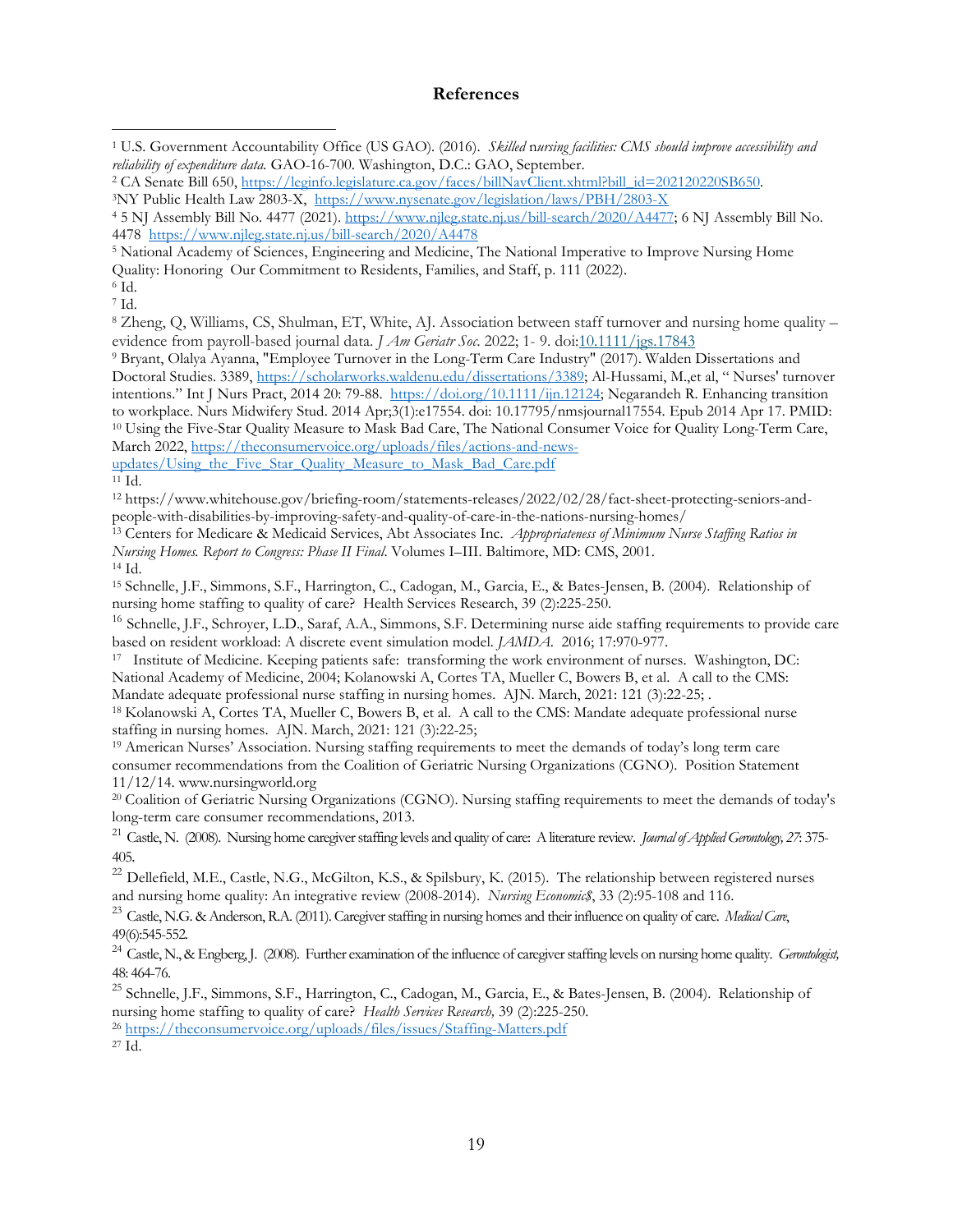<sup>28</sup> Horn, S.D., Sharkey, S.S.. Hudak, S., Smout, R.J., Quinn, C.C., Yody, B. and Fleshner, I (2010). Beyond CMS Quality Measure Adjustments: Identifying Key Resident and Nursing Home Facility Factors Associated with Quality Measures. *J. American Medical Directors Association.* 11 (7):500-5.

<sup>29</sup> Alexander, G.L. 2008. An Analysis of Nursing Home Quality Measures and Staffing. *Quality Management in Health Care.* 17 (3):242-51.

<sup>30</sup> [Horn, S.D.](https://www-ncbi-nlm-nih-gov.ucsf.idm.oclc.org/pubmed/?term=Horn%20SD%5BAuthor%5D&cauthor=true&cauthor_uid=16264305), [Buerhaus, P.,](https://www-ncbi-nlm-nih-gov.ucsf.idm.oclc.org/pubmed/?term=Buerhaus%20P%5BAuthor%5D&cauthor=true&cauthor_uid=16264305) [Bergstrom, N.,](https://www-ncbi-nlm-nih-gov.ucsf.idm.oclc.org/pubmed/?term=Bergstrom%20N%5BAuthor%5D&cauthor=true&cauthor_uid=16264305) [Smout, R.J.](https://www-ncbi-nlm-nih-gov.ucsf.idm.oclc.org/pubmed/?term=Smout%20RJ%5BAuthor%5D&cauthor=true&cauthor_uid=16264305) (2005). RN staffing time and outcomes of long-stay nursing home residents: pressure ulcers and other adverse outcomes are less likely as RNs spend more time on direct patient care. *[Am J Nurs.](https://www-ncbi-nlm-nih-gov.ucsf.idm.oclc.org/pubmed/?term=horn+sd+and+buerhaus+p)* 105(11):58-70.

<sup>31</sup> Dorr, D.A., Horn, S.D., & Smout, R.J. (2005). Cost analysis of nursing home registered nurse staffing times. *J. of Amer Geriatrics Society,* 53: 840-845.

<sup>32</sup> Castle, N.G. & Anderson, R.A..

<sup>33</sup> [Horn, S.D.](https://www-ncbi-nlm-nih-gov.ucsf.idm.oclc.org/pubmed/?term=Horn%20SD%5BAuthor%5D&cauthor=true&cauthor_uid=16264305), [Buerhaus, P.](https://www-ncbi-nlm-nih-gov.ucsf.idm.oclc.org/pubmed/?term=Buerhaus%20P%5BAuthor%5D&cauthor=true&cauthor_uid=16264305) et al.

<span id="page-19-0"></span><sup>34</sup> Dorr et al.

<span id="page-19-1"></span><sup>35</sup> Wan, T.T.H., Zhang, N.J. & Unruh, L. (2006). Predictors of resident outcome improvement in nursing homes. *Western J. Of Nursing Research.* 28 (8):974-993. 36 Castle, N.G. & Anderson, R.A..

<sup>37</sup> Castle, N.G. & Anderson, R.A..

<sup>38</sup> Alexander, G.L

<span id="page-19-2"></span><sup>39</sup> [Horn, S.D.](https://www-ncbi-nlm-nih-gov.ucsf.idm.oclc.org/pubmed/?term=Horn%20SD%5BAuthor%5D&cauthor=true&cauthor_uid=16264305), [Buerhaus, P.](https://www-ncbi-nlm-nih-gov.ucsf.idm.oclc.org/pubmed/?term=Buerhaus%20P%5BAuthor%5D&cauthor=true&cauthor_uid=16264305) et al.

<sup>40</sup> Dorr et al.

<sup>41</sup> Lin, H. (2014). Revisiting the relationship between nurse staffing and quality of care in nursing homes: An instrumental variables approach. *J. of Health Economics,* 37: 13-24.

<span id="page-19-4"></span><span id="page-19-3"></span><sup>42</sup> Horn, S.D., Bender S.A., Ferguson, M.L., Smout, R.J. et al (2004). The national pressure ulcer long-term care study: Pressure ulcer development in long-term care residents. *J. American Geriatrics Society,* 52: 359-367. <sup>43</sup> Horn, S.D., Buerhouse, P. et al.

<sup>44</sup> [Simmons, S.F.](https://www-ncbi-nlm-nih-gov.ucsf.idm.oclc.org/pubmed/?term=Simmons%20SF%5BAuthor%5D&cauthor=true&cauthor_uid=15472163), [Schnelle, J.F.](https://www-ncbi-nlm-nih-gov.ucsf.idm.oclc.org/pubmed/?term=Schnelle%20JF%5BAuthor%5D&cauthor=true&cauthor_uid=15472163) (2004). Individualized feeding assistance care for nursing home residents: staffing requirements to implement two interventions. *[J Gerontol A Biol Sci Med Sci.](https://www-ncbi-nlm-nih-gov.ucsf.idm.oclc.org/pubmed/15472163)* 59(9):M966-73.

<sup>45</sup> [Simmons, S.F.](https://www-ncbi-nlm-nih-gov.ucsf.idm.oclc.org/pubmed/?term=Simmons%20SF%5BAuthor%5D&cauthor=true&cauthor_uid=18637983), [Keeler, E.](https://www-ncbi-nlm-nih-gov.ucsf.idm.oclc.org/pubmed/?term=Keeler%20E%5BAuthor%5D&cauthor=true&cauthor_uid=18637983)[, Zhuo, X.](https://www-ncbi-nlm-nih-gov.ucsf.idm.oclc.org/pubmed/?term=Zhuo%20X%5BAuthor%5D&cauthor=true&cauthor_uid=18637983), [Hickey, K.A.,](https://www-ncbi-nlm-nih-gov.ucsf.idm.oclc.org/pubmed/?term=Hickey%20KA%5BAuthor%5D&cauthor=true&cauthor_uid=18637983) [Sato, H.W.](https://www-ncbi-nlm-nih-gov.ucsf.idm.oclc.org/pubmed/?term=Sato%20HW%5BAuthor%5D&cauthor=true&cauthor_uid=18637983), [Schnelle, J.F.](https://www-ncbi-nlm-nih-gov.ucsf.idm.oclc.org/pubmed/?term=Schnelle%20JF%5BAuthor%5D&cauthor=true&cauthor_uid=18637983) (2008). Prevention of unintentional weight loss in nursing home residents: a controlled trial of feeding assistance. *[J Am Geriatr Soc.](https://www-ncbi-nlm-nih-gov.ucsf.idm.oclc.org/pubmed/18637983)* Aug;56(8):1466-73. <sup>46</sup> Horn, S.D., Bender S.A. et al.

<sup>47</sup> Horn, S.D., Bender S.A. et al.

<sup>48</sup> Phillips, L.J., Birtley, N.M., Petroski, G.F., Siem, C., Rantz, M. (2018). An observational study of antipsychotic medication use among long-stay residents without qualifying diagnoses. J. *Psychiatry Mental Health Nursing.* 25(8):463-474. <sup>49</sup> Castle, N.G. & Anderson, R.A

<sup>50</sup> Wan, T.T.H., et al,

 $<sup>51</sup>$  [Park, J.](https://www-ncbi-nlm-nih-gov.ucsf.idm.oclc.org/pubmed/?term=Park%20J%5BAuthor%5D&cauthor=true&cauthor_uid=18823448) an[d Stearns S.C.](https://www-ncbi-nlm-nih-gov.ucsf.idm.oclc.org/pubmed/?term=Stearns%20SC%5BAuthor%5D&cauthor=true&cauthor_uid=18823448) (2009). Effects of state minimum staffing standards on nursing home staffing and quality of</sup> care. *[Health Serv Res.](https://www-ncbi-nlm-nih-gov.ucsf.idm.oclc.org/pubmed/18823448)* 44(1):56-78.

<sup>52</sup> Uchida-Nakakoji, M., Stone, P. W., Schmitt, S. K., & Phibbs, C. S. (2015). Nurse workforce characteristics and infection risk in VA Community Living Centers: A longitudinal analysis. *Medical Care*, **53**, 261–267.

<sup>53</sup> [Trivedi, T.K.,](https://www-ncbi-nlm-nih-gov.ucsf.idm.oclc.org/pubmed/?term=Trivedi%20TK%5BAuthor%5D&cauthor=true&cauthor_uid=23079758) [DeSalvo, T.,](https://www-ncbi-nlm-nih-gov.ucsf.idm.oclc.org/pubmed/?term=DeSalvo%20T%5BAuthor%5D&cauthor=true&cauthor_uid=23079758) [Lee, L.,](https://www-ncbi-nlm-nih-gov.ucsf.idm.oclc.org/pubmed/?term=Lee%20L%5BAuthor%5D&cauthor=true&cauthor_uid=23079758) [Palumbo, A.,](https://www-ncbi-nlm-nih-gov.ucsf.idm.oclc.org/pubmed/?term=Palumbo%20A%5BAuthor%5D&cauthor=true&cauthor_uid=23079758) [Moll, M.,](https://www-ncbi-nlm-nih-gov.ucsf.idm.oclc.org/pubmed/?term=Moll%20M%5BAuthor%5D&cauthor=true&cauthor_uid=23079758) [Curns, A.,](https://www-ncbi-nlm-nih-gov.ucsf.idm.oclc.org/pubmed/?term=Curns%20A%5BAuthor%5D&cauthor=true&cauthor_uid=23079758) [Hall, A.J.,](https://www-ncbi-nlm-nih-gov.ucsf.idm.oclc.org/pubmed/?term=Hall%20AJ%5BAuthor%5D&cauthor=true&cauthor_uid=23079758) [Patel, M.,](https://www-ncbi-nlm-nih-gov.ucsf.idm.oclc.org/pubmed/?term=Patel%20M%5BAuthor%5D&cauthor=true&cauthor_uid=23079758) [Parashar, U.D.,](https://www-ncbi-nlm-nih-gov.ucsf.idm.oclc.org/pubmed/?term=Parashar%20UD%5BAuthor%5D&cauthor=true&cauthor_uid=23079758) [Lopman,](https://www-ncbi-nlm-nih-gov.ucsf.idm.oclc.org/pubmed/?term=Lopman%20BA%5BAuthor%5D&cauthor=true&cauthor_uid=23079758)  [B.A.](https://www-ncbi-nlm-nih-gov.ucsf.idm.oclc.org/pubmed/?term=Lopman%20BA%5BAuthor%5D&cauthor=true&cauthor_uid=23079758) (2012). Hospitalizations and mortality associated with norovirus outbreaks in nursing homes, 2009-2010. *[JAMA.](https://www-ncbi-nlm-nih-gov.ucsf.idm.oclc.org/pubmed/?term=triveda+DeSalvo)* Oct 24;308(16):1668-75.

<sup>54</sup> [Leland NE,](https://www-ncbi-nlm-nih-gov.ucsf.idm.oclc.org/pubmed/?term=Leland%20NE%5BAuthor%5D&cauthor=true&cauthor_uid=22587857) [Gozalo P,](https://www-ncbi-nlm-nih-gov.ucsf.idm.oclc.org/pubmed/?term=Gozalo%20P%5BAuthor%5D&cauthor=true&cauthor_uid=22587857) [Teno J,](https://www-ncbi-nlm-nih-gov.ucsf.idm.oclc.org/pubmed/?term=Teno%20J%5BAuthor%5D&cauthor=true&cauthor_uid=22587857) [Mor V.](https://www-ncbi-nlm-nih-gov.ucsf.idm.oclc.org/pubmed/?term=Mor%20V%5BAuthor%5D&cauthor=true&cauthor_uid=22587857) (2012). Falls in newly admitted nursing home residents: a national study. *[J Am](https://www-ncbi-nlm-nih-gov.ucsf.idm.oclc.org/pubmed/22587857)  [Geriatr Soc.](https://www-ncbi-nlm-nih-gov.ucsf.idm.oclc.org/pubmed/22587857)* 60(5):939-45.

<sup>55</sup> [Spector, W.,](https://www-ncbi-nlm-nih-gov.ucsf.idm.oclc.org/pubmed/?term=Spector%20W%5BAuthor%5D&cauthor=true&cauthor_uid=17341233) [Shaffer, T.,](https://www-ncbi-nlm-nih-gov.ucsf.idm.oclc.org/pubmed/?term=Shaffer%20T%5BAuthor%5D&cauthor=true&cauthor_uid=17341233) [Potter, D.E.,](https://www-ncbi-nlm-nih-gov.ucsf.idm.oclc.org/pubmed/?term=Potter%20DE%5BAuthor%5D&cauthor=true&cauthor_uid=17341233) [Correa-de-Araujo, R.,](https://www-ncbi-nlm-nih-gov.ucsf.idm.oclc.org/pubmed/?term=Correa-de-Araujo%20R%5BAuthor%5D&cauthor=true&cauthor_uid=17341233) [Rhona Limcangco, M.](https://www-ncbi-nlm-nih-gov.ucsf.idm.oclc.org/pubmed/?term=Rhona%20Limcangco%20M%5BAuthor%5D&cauthor=true&cauthor_uid=17341233) (2007). Risk factors associated with the occurrence of fractures in U.S. nursing homes: resident and facility characteristics and prescription medications. *[J Am Geriatr Soc.](https://www-ncbi-nlm-nih-gov.ucsf.idm.oclc.org/pubmed/17341233)* 55(3):327-33.

<sup>56</sup> Xing, J., Mukamel, D. B., & Temkin-Greener, H. (2013). Hospitalizations of nursing home residents in the last year of life: Nursing home characteristics and variation in potentially avoidable hospitalizations. *Journal of the American Geriatrics Society*, **61**, 1900–1908.

<sup>57</sup> [Spector, W.D.,](https://www-ncbi-nlm-nih-gov.ucsf.idm.oclc.org/pubmed/?term=Spector%20WD%5BAuthor%5D&cauthor=true&cauthor_uid=23703648) [Limcangco, R.](https://www-ncbi-nlm-nih-gov.ucsf.idm.oclc.org/pubmed/?term=Limcangco%20R%5BAuthor%5D&cauthor=true&cauthor_uid=23703648), [Williams, C.,](https://www-ncbi-nlm-nih-gov.ucsf.idm.oclc.org/pubmed/?term=Williams%20C%5BAuthor%5D&cauthor=true&cauthor_uid=23703648) [Rhodes, W.](https://www-ncbi-nlm-nih-gov.ucsf.idm.oclc.org/pubmed/?term=Rhodes%20W%5BAuthor%5D&cauthor=true&cauthor_uid=23703648), [Hurd, D.](https://www-ncbi-nlm-nih-gov.ucsf.idm.oclc.org/pubmed/?term=Hurd%20D%5BAuthor%5D&cauthor=true&cauthor_uid=23703648) (2013). Potentially avoidable hospitalizations for elderly long-stay residents in nursing homes. *[Med Care.](https://www-ncbi-nlm-nih-gov.ucsf.idm.oclc.org/pubmed/23703648)* 2013 Aug; 51(8):673-81.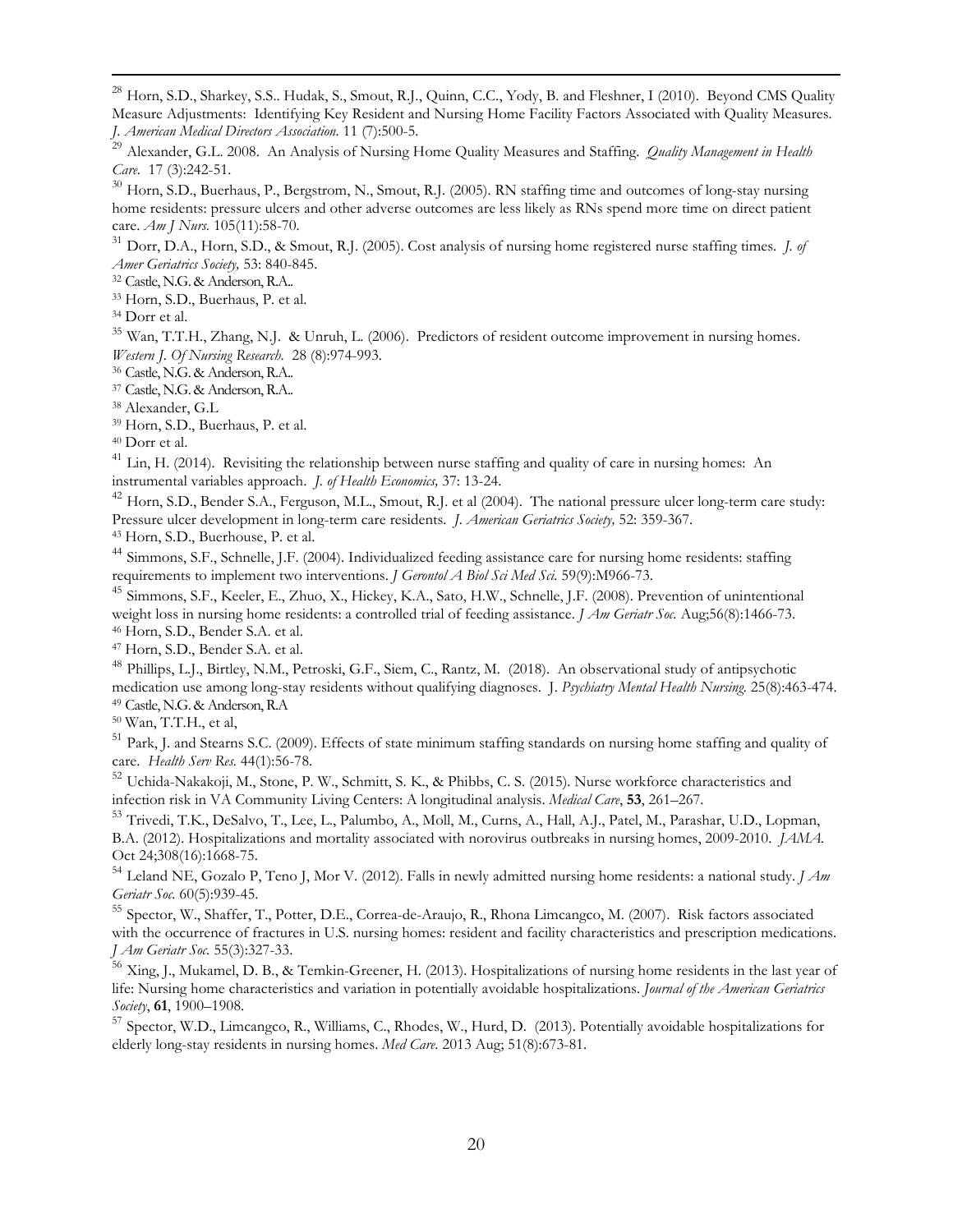<span id="page-20-45"></span><span id="page-20-16"></span><sup>59</sup> Konetzka, R.T., Spector, W. & Limcangco, M.R. (2007). Reducing hospitalizations from long-term care settings. *Medical Care Research & Review,* 65:40-66.

<span id="page-20-46"></span><span id="page-20-17"></span><sup>60</sup> [Simmons, S.F.](https://www-ncbi-nlm-nih-gov.ucsf.idm.oclc.org/pubmed/?term=Simmons%20SF%5BAuthor%5D&cauthor=true&cauthor_uid=22565494), [Durkin, D.W.,](https://www-ncbi-nlm-nih-gov.ucsf.idm.oclc.org/pubmed/?term=Durkin%20DW%5BAuthor%5D&cauthor=true&cauthor_uid=22565494) [Rahman, A.N.](https://www-ncbi-nlm-nih-gov.ucsf.idm.oclc.org/pubmed/?term=Rahman%20AN%5BAuthor%5D&cauthor=true&cauthor_uid=22565494), [Choi, L.](https://www-ncbi-nlm-nih-gov.ucsf.idm.oclc.org/pubmed/?term=Choi%20L%5BAuthor%5D&cauthor=true&cauthor_uid=22565494), [Beuscher, L.](https://www-ncbi-nlm-nih-gov.ucsf.idm.oclc.org/pubmed/?term=Beuscher%20L%5BAuthor%5D&cauthor=true&cauthor_uid=22565494), [Schnelle, J.F.](https://www-ncbi-nlm-nih-gov.ucsf.idm.oclc.org/pubmed/?term=Schnelle%20JF%5BAuthor%5D&cauthor=true&cauthor_uid=22565494) (2013). Resident characteristics related to the lack of morning care provision in long-term care. *[Gerontologist.](https://www-ncbi-nlm-nih-gov.ucsf.idm.oclc.org/pubmed/22565494)* 53(1):151-61.

<span id="page-20-47"></span><span id="page-20-18"></span> $<sup>61</sup>$  Schnelle, J.F., Schroyer, L.D., Saraf, A.A., and Simmons, S.F. (2016). Determining nurse aide staffing requirements</sup> to provide care based on resident workload: A discrete event simulation model*. J. American Medical Directors Association*. 17:970-977.

<span id="page-20-48"></span><span id="page-20-20"></span><span id="page-20-19"></span><sup>62</sup> [Konetzka, R.T.,](https://www-ncbi-nlm-nih-gov.ucsf.idm.oclc.org/pubmed/?term=Konetzka%20RT%5BAuthor%5D&cauthor=true&cauthor_uid=18454779) [Stearns, S.C.,](https://www-ncbi-nlm-nih-gov.ucsf.idm.oclc.org/pubmed/?term=Stearns%20SC%5BAuthor%5D&cauthor=true&cauthor_uid=18454779) [Park, J.](https://www-ncbi-nlm-nih-gov.ucsf.idm.oclc.org/pubmed/?term=Park%20J%5BAuthor%5D&cauthor=true&cauthor_uid=18454779) (2008). The staffing-outcomes relationship in nursing homes. *[Health Serv Res.](https://www-ncbi-nlm-nih-gov.ucsf.idm.oclc.org/pubmed/18454779)* 43(3):1025-42. 63 [Trivedi, T.K.,](https://www-ncbi-nlm-nih-gov.ucsf.idm.oclc.org/pubmed/?term=Trivedi%20TK%5BAuthor%5D&cauthor=true&cauthor_uid=23079758) et al.

<span id="page-20-22"></span><span id="page-20-21"></span><sup>64</sup> [Tong PK.](https://www-ncbi-nlm-nih-gov.ucsf.idm.oclc.org/pubmed/?term=Tong%20PK%5BAuthor%5D&cauthor=true&cauthor_uid=20672247) (2011). The effects of California minimum nurse staffing laws on nurse labor and patient mortality in skilled nursing facilities. *[Health Econ.](https://www-ncbi-nlm-nih-gov.ucsf.idm.oclc.org/pubmed/?term=Tong+PK+2011)* 20(7):802-16.

<span id="page-20-49"></span><span id="page-20-23"></span><sup>65</sup>Harrington C., Zimmerman D., Karon S.L., Robinson J., Beutel P. (2000). Nursing Home Staffing and Its Relationship to Deficiencies. *Journal of Gerontology Series B: Psychological Science and Social Science.* 55(5): S278-87.

<span id="page-20-26"></span><span id="page-20-25"></span><span id="page-20-24"></span><sup>66</sup> Castle, N.G., Wagner, L.M., Ferguson, J.C. & Handler, S.M.. (2011). Nursing home deficiency citations for safety. *J. Aging and Social Policy,* 23 (1):34-57.

<span id="page-20-50"></span><span id="page-20-28"></span><span id="page-20-27"></span> $^{67}$  Kim, H., Harrington, C. & Greene, W. (2009). Registered nurse staffing mix and quality of care in nursing homes: A longitudinal analysis. *Gerontologist*, 49 (1):81-90.<br><sup>68</sup> Li, Y., H. Temkin-Greener, G. Shan, and X. Cai. 2020. COVID-19 infections and deaths among Connecticut nursing

<span id="page-20-51"></span><span id="page-20-29"></span>home residents: Facility correlates. Journal of the American Geriatrics Society 68(9):1899–1906.

<span id="page-20-52"></span><span id="page-20-30"></span><span id="page-20-0"></span><sup>69</sup> Gorges, R. J., and R. T. Konetzka. 2020. Staffing levels and COVID-19 cases and outbreaks in U.S. nursing homes. Journal of the American Geriatrics Society 68(11):2462–2466

<span id="page-20-31"></span><span id="page-20-1"></span><sup>70</sup> Konetzka, R. T., E. M. White, A. Pralea, D. C. Grabowski, and V. Mor. 2021. A systematic review of long-term care facility characteristics associated with COVID-19 outcomes. Journal of the American Geriatrics Society 69(10):2766– 2777.

<span id="page-20-53"></span><span id="page-20-32"></span><span id="page-20-2"></span><sup>71</sup> https://www.gao.gov/assets/gao-20-576r.pdf

<span id="page-20-54"></span><span id="page-20-34"></span><span id="page-20-33"></span><span id="page-20-3"></span><sup>72</sup> Rau, J. and Lucas, E. 1,400 nursing homes get lower Medicare ratings because of staffing concerns. Kaiser Health News. July 30, 2018. https://khn.org/news/1400-nursing-homesget-lower-medicare-ratings-because-of-staffingconcerns/

<span id="page-20-35"></span><span id="page-20-4"></span><sup>73</sup> 42 U.S.C. § 1395i-3(b)(4)(C)(i)

<span id="page-20-37"></span><span id="page-20-36"></span><span id="page-20-5"></span><sup>74</sup> Harrington, C., Dellefield, M., Halifax, E., Fleming, M., and Bakerjian, D. Appropriate nurse staffing levels for US nursing homes. *Health Services Insights.* 2020: 13:1-14. Jun 29;13:1178632920934785. doi: 10.1177/1178632920934785. eCollection 2020.<br><sup>75</sup> Hawk T, White EM, Bishnoi C, Schwartz LB, Baier RR, Gifford DR. Facility characteristics and costs associated with

<span id="page-20-38"></span><span id="page-20-6"></span>meeting proposed minimum staffing levels in skilled nursing facilities. J Am Geriatr Soc. 2022; 1-10. doi:10.1111/jgs.17678

<span id="page-20-39"></span><span id="page-20-7"></span><sup>76</sup> Id.

<span id="page-20-40"></span><span id="page-20-8"></span><sup>77</sup> Office of Inspector General. (2013). Medicare nursing home resident hospitalization rates merit additional monitoring. November 2013 OEI-06-11-00040. Washington, DC: OIG.

<span id="page-20-41"></span><span id="page-20-9"></span><sup>78</sup> [Spector, W.,](https://www-ncbi-nlm-nih-gov.ucsf.idm.oclc.org/pubmed/?term=Spector%20W%5BAuthor%5D&cauthor=true&cauthor_uid=17341233) [Shaffer, T.,](https://www-ncbi-nlm-nih-gov.ucsf.idm.oclc.org/pubmed/?term=Shaffer%20T%5BAuthor%5D&cauthor=true&cauthor_uid=17341233) [Potter, D.E.,](https://www-ncbi-nlm-nih-gov.ucsf.idm.oclc.org/pubmed/?term=Potter%20DE%5BAuthor%5D&cauthor=true&cauthor_uid=17341233) [Correa-de-Araujo, R.,](https://www-ncbi-nlm-nih-gov.ucsf.idm.oclc.org/pubmed/?term=Correa-de-Araujo%20R%5BAuthor%5D&cauthor=true&cauthor_uid=17341233) [Rhona Limcangco, M.](https://www-ncbi-nlm-nih-gov.ucsf.idm.oclc.org/pubmed/?term=Rhona%20Limcangco%20M%5BAuthor%5D&cauthor=true&cauthor_uid=17341233) Risk factors associated with the occurrence of fractures in U.S. nursing homes: resident and facility characteristics and prescription medications. *[J Am](https://www-ncbi-nlm-nih-gov.ucsf.idm.oclc.org/pubmed/17341233)  [Geriatr Soc.](https://www-ncbi-nlm-nih-gov.ucsf.idm.oclc.org/pubmed/17341233)* 2007: 55(3):327-33.

<span id="page-20-42"></span><span id="page-20-10"></span> $79$  Xing, J., Mukamel, D. B., & Temkin-Greener, H. Hospitalizations of nursing home residents in the last year of life: Nursing home characteristics and variation in potentially avoidable hospitalizations. Journal of the American Geriatrics Society, 2013: 61, 1900–1908.

<span id="page-20-43"></span><span id="page-20-11"></span><sup>80</sup> Spector, W.D., Limcangco, R., Williams, C., Rhodes, W., Hurd, D. Potentially avoidable hospitalizations for elderly long-stay residents in nursing homes. Med Care. 2013 Aug; 51(8):673-81.

<span id="page-20-12"></span>81 Min, A. and Hong, H.C. Effect of nurse staffing on rehospitalizations and emergency department visits among shortstay nursing home residents: A cross-sectional study using the US nursing home compare database. Geriatr Nurs., 2019: 40 (2):160-165

<span id="page-20-44"></span><span id="page-20-14"></span><span id="page-20-13"></span><sup>82</sup> Konetzka, R.T., Spector, W. & Limcangco, M.R. Reducing hospitalizations from long-term care settings. Medical Care Research & Review, 2007: 65:40-66.

<sup>83</sup> https://theconsumervoice.org/uploads/files/issues/The-High-Cost-of-Poor-Care.pdf

<span id="page-20-15"></span><sup>58</sup> Min, A. and Hong, H.C. (2019). Effect of nurse staffing on rehospitalizations and emergency department visits among short-stay nursing home residents: A cross-sectional study using the US nursing home compare database. *Geriatr Nurs.,* 40 (2):160-165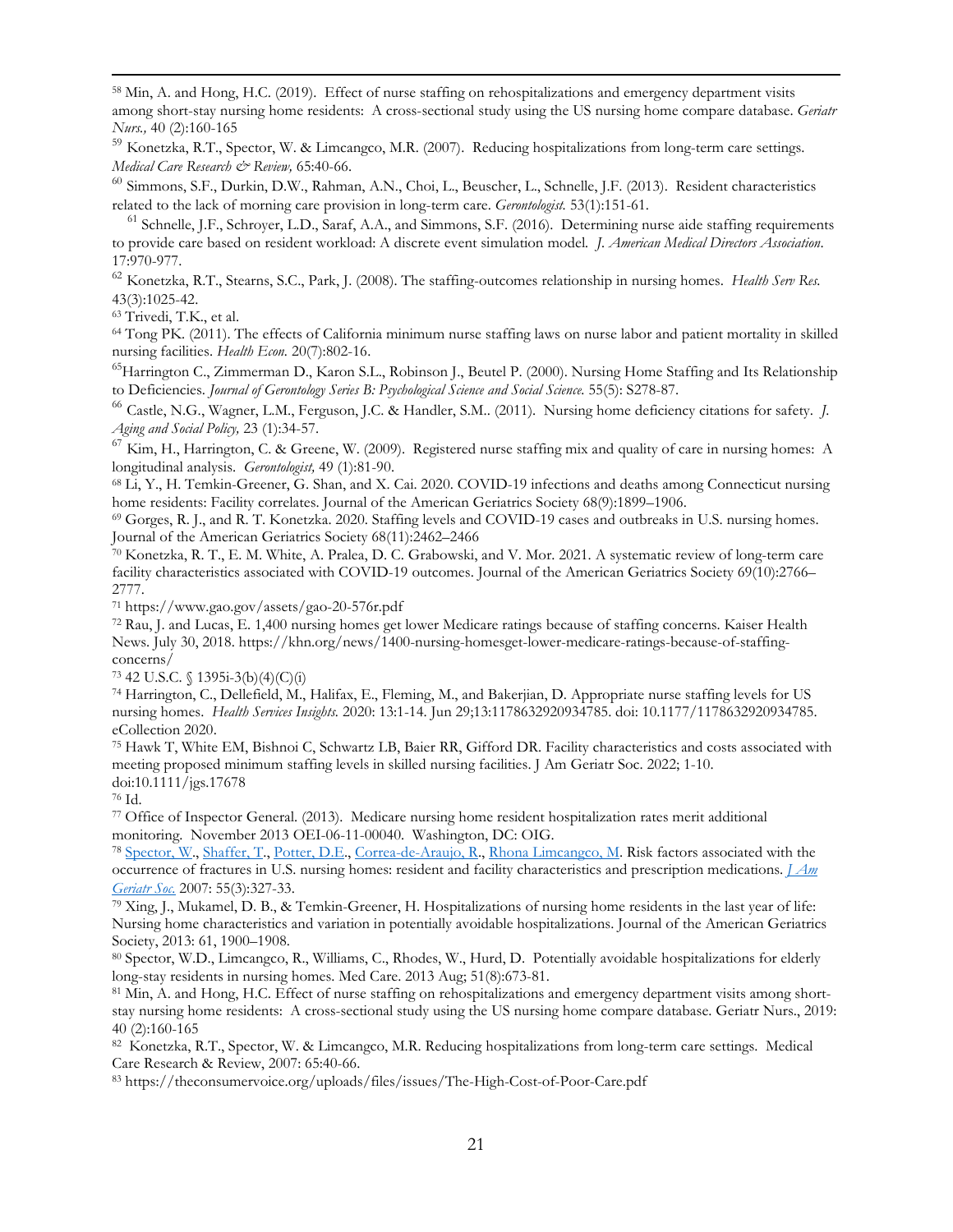<sup>85</sup> Id.

<sup>86</sup> Dorr, D.A., Horn, S.D., & Smout, R.J. (2005). Cost analysis of nursing home registered nurse staffing times. *J. of Amer Geriatrics Society,* 53: 840-845.

<sup>87</sup> https://data.cms.gov/covid-19/covid-19-nursing-home-data

88https://theconsumervoice.org/uploads/files/issues/Devasting\_Effect\_of\_Lockdowns\_on\_Residents\_of\_LTC\_Facilit ies.pdf

<sup>89</sup>https://theconsumervoice.org/uploads/files/issues/Limitations\_on\_Visitation\_Continue\_to\_Harm\_Nursing\_Home Residents.pdf

<sup>90</sup> https://www.whitehouse.gov/briefing-room/statements-releases/2022/02/28/fact-sheet-protecting-seniors-andpeople-with-disabilities-by-improving-safety-and-quality-of-care-in-the-nations-nursing-homes/

<sup>91</sup> Jordan Rau, "Care Suffers as More Nursing Homes Feed Money Into Corporate Webs," *The New York Times* (Jan. 2, 2018),<https://www.nytimes.com/2018/01/02/business/nursing-homes-care>

<sup>92</sup> Id.

<sup>93</sup> Id.

<sup>94</sup> Comondore, V.R., P.J. Devereaux, Q. Zhou, S.B. Stone, et al.. Quality of care in for-profit and not-for-profit nursing homes: Systematic review and meta-analysis. *British Medical Journal*. 2009: 339:b2732.

<sup>95</sup> Hillmer, M.P., Wodchis, W.P., Gill, S.S., Anderson, G.M. and Rochon, P.A. Nursing home profit status and quality of care: Is there any evidence of an association? *Medical Care Research and Review.* 2005: 62 (2):139-166.

<sup>96</sup> Harrington, C., Olney, B., Carrillo, H., Kang, T. Nurse staffing and deficiencies in the largest for-profit chains and chains owned by private equity companies. *Health Serv Res*. 2012; 47(1 pt I):106–128.

<sup>97</sup> Harrington, C., Olney, B., Carrillo, H., Kang, T. Nurse staffing and deficiencies in the largest for-profit chains and chains owned by private equity companies. *Health Serv Res*. 2012; 47(1 pt I):106–128.

<sup>98</sup> Harrington, C., Jacobsen, F.F., Panos, J., Pollock, A., Sutaria, S., Szebehely, M. Marketization in long-term care: A cross-country comparison of large for-profit nursing home chains. *Health Services Insights.* 2017; 10:1-23.

<sup>99</sup> O'Neill, C., Harrington, C., Kitchener, M., Saliba, D. Quality of care in nursing homes: an analysis of the relationships among profit, quality, and ownership. *Med Care*. 2003; 41(12):1318–1330.

<sup>100</sup> Harrington, C., Ross, L., Kang, T. Hidden ownership, hidden profits, and poor quality of nursing home care: A case study. *International Journal of Health Services.* 2015;45 (4): 779-800.<br><sup>101</sup> Id.

<sup>102</sup> Edelman, T. Center for Medicare Advocacy. Report: How do nursing homes spend the reimbursement they receive for care. January 26, 2022. https://medicareadvocacy.org/how-nursing-homes-spend-public-money/ <sup>103</sup> <https://www.medicare.gov/care-compare/>

<span id="page-21-0"></span><sup>104</sup> Zhen, Qing et al., "Association between staff turnover and nursing home quality – evidence from payroll-based journal data", J Am Geriatr Soc. 2022;1–9.

<span id="page-21-2"></span><span id="page-21-1"></span><sup>105</sup> Bryant, Olalya Ayanna, "Employee Turnover in the Long-Term Care Industry" (2017). Walden Dissertations and Doctoral Studies. 3389, [https://scholarworks.waldenu.edu/dissertations/3389;](https://scholarworks.waldenu.edu/dissertations/3389) Al-Hussami, M.,et al, " Nurses' turnover intentions." Int J Nurs Pract, 2014 20: 79-88. [https://doi.org/10.1111/ijn.12124;](https://doi.org/10.1111/ijn.12124) Negarandeh R. Enhancing transition to workplace. Nurs Midwifery Stud. 2014 Apr;3(1):e17554. doi: 10.17795/nmsjournal17554. Epub 2014 Apr 17. PMID: 25414894; PMCID: PMC4228524. National Academies of Sciences, Engineering, and Medicine. 2022. The National Imperative to Improve Nursing Home Quality: Honoring Our Commitment to Residents, Families, and Staff. Washington, DC: The National Academies Press. https://doi.org/10.17226/26526.

<sup>106</sup> <https://phinational.org/resource/direct-care-workers-in-the-united-states-key-facts-2>

<sup>108</sup> Id. <sup>109</sup> Id.

110 Bureau of Labor and Statistics,<https://www.bls.gov/ooh/healthcare/registered-nurses.htm#tab-5>

<sup>111</sup> Service Employees International Union. National survey shows government, employers are failing to protect nursing home workers and residents. June 2020. https://www.seiu.org/2020/06/national-survey-shows-governmentemployers-are-failing-to-protect-nursing-home-workers-and-residents

<sup>112</sup> Centers for Disease Control and Prevention. COVID-19 in a long-term care facility – King Country, Washington, February 27-March 9, 2020. Morbidity and Mortality Weekly Report. 2020: 69, March 18.

<sup>113</sup> <https://leadingage.org/sites/default/files/Making%20Care%20Work%20Pay%20Report.pdf>

<sup>114</sup> Sarah L. Krein, Molly Turnwald, Barry Anderson, Donovan T. Maust "Sometimes it's not about the money... it's the way you treat people...": A Qualitative Study of Nursing Home Staff Turnover, Journal of the American Medical Directors Association, 2022,ISSN 1525-8610,https://doi.org/10.1016/j.jamda.2021.11.03

<sup>84</sup> Id.

<sup>107</sup> Id.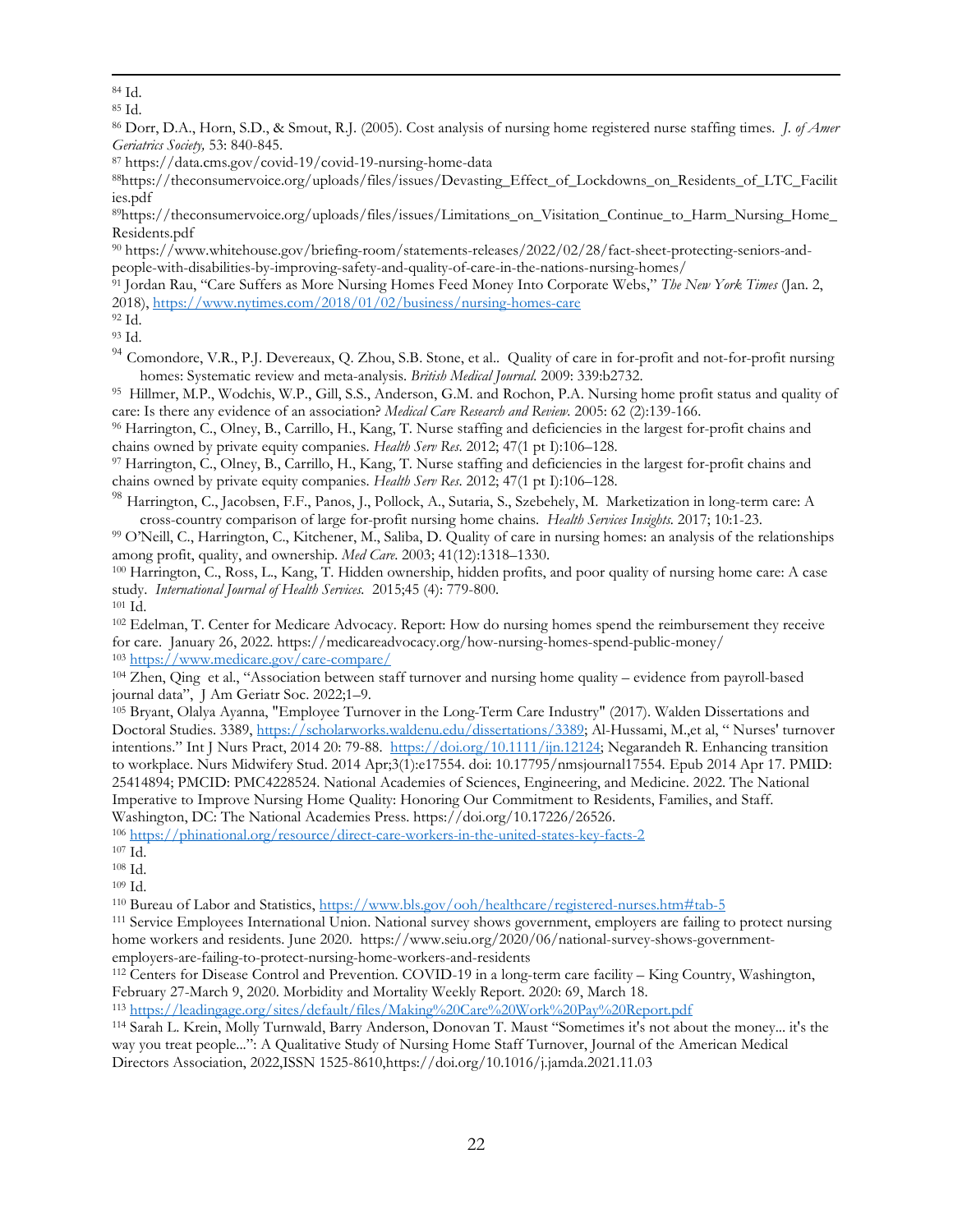<span id="page-22-13"></span><span id="page-22-12"></span><sup>118</sup> Ejaz, F., and L. Noelker. 2006. Tailored and ongoing training improve job retention. [https://phinational.org/wp](https://phinational.org/wp-content/uploads/legacy/clearinghouse/EjazSummaryFinal.pdf)[content/uploads/legacy/clearinghouse/EjazSummaryFinal.pdf;](https://phinational.org/wp-content/uploads/legacy/clearinghouse/EjazSummaryFinal.pdf) Kihye Han, et al, Associations between state regulations, training length, perceived quality and job satisfaction among certified nursing assistants: Cross-sectional secondary data analysis, International Journal of Nursing Studies, Volume 51, Issue 8, 2014,Pages 1135-1141, ISSN 0020-7489, https://doi.org/10.1016/j.ijnurstu.2013.12.008.

<span id="page-22-15"></span><span id="page-22-14"></span><sup>119</sup> Kihye Han, et al, Associations between state regulations, training length, perceived quality and job satisfaction among certified nursing assistants: Cross-sectional secondary data analysis, International Journal of Nursing Studies, Volume 51, Issue 8, 2014,Pages 1135-1141, ISSN 0020-7489,

<sup>120</sup> IOM. 2008. Retooling for an aging America: Building the health care workforce. Washington, DC: The National Academies Press.

<sup>121</sup> Id.

<sup>122</sup> National Academies of Sciences, Engineering, and Medicine. 2022. The National Imperative to Improve Nursing Home Quality: Honoring Our Commitment to Residents, Families, and Staff. Washington, DC: The National Academies Press. https://doi.org/10.17226/26526

<sup>123</sup> PHI. 2021. Direct care workers in the United States: Key facts. [https://www.phinational.org/resource/direct-care](https://www.phinational.org/resource/direct-care-workers-in-the-united-states-key-facts-2/)[workers-in-the-united-states-key-facts-2/](https://www.phinational.org/resource/direct-care-workers-in-the-united-states-key-facts-2/)

<sup>124</sup> Bates, T., G. Amah, and J. Coffman. 2018. Racial/ethnic diversity in the long-term care workforce. San Francisco, CA: UCSF Health Workforce Research Center on Long-term Care. (Sloane, et al 2021)

<sup>125</sup> Stone, R. et al . Evaluation of the Wellspring model for improving nursing home quality. New York: Commonwealth Fund; National Academies of Sciences, Engineering, and Medicine. 2022. The National Imperative to Improve Nursing Home Quality: Honoring Our Commitment to Residents, Families, and Staff. Washington, DC: The National Academies Press. https://doi.org/10.17226/26526

<sup>126</sup> National Academies of Sciences, Engineering, and Medicine. 2022. The National Imperative to Improve Nursing Home Quality: Honoring Our Commitment to Residents, Families, and Staff.

<sup>127</sup> National Academies of Sciences, Engineering, and Medicine. 2022. The National Imperative to Improve Nursing Home Quality: Honoring Our Commitment to Residents, Families, and Staff. Washington, DC: The National Academies Press. https://doi.org/10.17226/26526

<sup>128</sup> <https://www.medicare.gov/care-compare/>

<sup>129</sup> Myers DR, Rogers R, LeCrone HH, Kelley K, Scott JH. Work Life Stress and Career Resilience of Licensed Nursing Facility Administrators. J Appl Gerontol. 2018 Apr;37(4):435-463. doi: 10.1177/0733464816665207. Epub 2016 Aug 28. PMID: 27572341.

<sup>130</sup> Castle, N. G. 2001. Administrator turnover and quality of care in nursing homes. The

<span id="page-22-0"></span>Gerontologist 41(6):757–767; Castle, N. G. 2005. Turnover begets turnover. The Gerontologist 45(2):186–195 <sup>131</sup> National Academies of Sciences, Engineering, and Medicine. 2022. The National Imperative to Improve Nursing Home Quality: Honoring Our Commitment to Residents, Families, and Staff. Washington, DC: The National Academies Press. https://doi.org/10.17226/26526.

<span id="page-22-2"></span><span id="page-22-1"></span><sup>132</sup> Castle, N. Use of agency staff in nursing homes. *Research Gerontological Nurs.* 2009: 2 (3):192-201.

<sup>133</sup> Chen M.M. and Grabowski, D C. (2015) Intended and unintended consequences of minimum staffing standards for nursing homes. *Health Econ.* 24: 822-839; Hyer, K., Temple, A., and Johnson, C.D. (2009) Florida's efforts to improve quality of nursing home care through nurse staffing standards, regulation, and Medicaid reimbursement. *J. of Aging Social Policy.* 21 (4):318-37.

<span id="page-22-4"></span><span id="page-22-3"></span><sup>134</sup> National Academies of Sciences, Engineering, and Medicine. 2022. The National Imperative to Improve Nursing Home Quality: Honoring Our Commitment to Residents, Families, and Staff. Washington, DC: The National Academies Press. https://doi.org/10.17226/26526

<span id="page-22-5"></span><sup>135</sup> Id.

<span id="page-22-7"></span><span id="page-22-6"></span><sup>136</sup> Id. 137 [Zhang, Ning Jackie;](https://www.proquest.com/indexinglinkhandler/sng/au/Zhang,+Ning+Jackie/$N;jsessionid=3610193294A14A7AC25424C0D326D2A4.i-0572d6835284c18b2) [Unruh, Lynn;](https://www.proquest.com/indexinglinkhandler/sng/au/Unruh,+Lynn/$N;jsessionid=3610193294A14A7AC25424C0D326D2A4.i-0572d6835284c18b2) [Wan, Thomas T H.](https://www.proquest.com/indexinglinkhandler/sng/au/Wan,+Thomas+T+H/$N;jsessionid=3610193294A14A7AC25424C0D326D2A4.i-0572d6835284c18b2) [Nursing Economics](https://www.proquest.com/pubidlinkhandler/sng/pubtitle/Nursing+Economics/$N/30765/OpenView/1477880083/$B/B0015A46C1BF4136PQ/1;jsessionid=3610193294A14A7AC25424C0D326D2A4.i-0572d6835284c18b2)**;** Pitman [Vol.](https://www.proquest.com/indexingvolumeissuelinkhandler/30765/Nursing+Economics/02013Y11Y01$23Nov$2fDec+2013$3b++Vol.+31+$286$29/31/6;jsessionid=3610193294A14A7AC25424C0D326D2A4.i-0572d6835284c18b2) 31, Iss. 6, (Nov/Dec 2013): 289-97 [https://www.proquest.com/openview/610487a33f3fe29e1111a99418315625/1?pq](https://www.proquest.com/openview/610487a33f3fe29e1111a99418315625/1?pq-origsite=gscholar&cbl=30765)[origsite=gscholar&cbl=30765](https://www.proquest.com/openview/610487a33f3fe29e1111a99418315625/1?pq-origsite=gscholar&cbl=30765)

<span id="page-22-9"></span><span id="page-22-8"></span><sup>115</sup> Centers for Medicare & Medicaid Services, Abt Associates Inc. Appropriateness of Minimum Nurse Staffing Ratios in Nursing Homes. Report to Congress: Phase II Final. Volumes I–III. Baltimore, MD: CMS, 2001. 116 PHI. 2021. Direct care workers in the United States: Key facts. [https://www.phinational.org/resource/direct-care-](https://www.phinational.org/resource/direct-care-workers-in-the-united-states-key-facts-2/)

<span id="page-22-10"></span>[workers-in-the-united-states-key-facts-2/](https://www.phinational.org/resource/direct-care-workers-in-the-united-states-key-facts-2/)

<span id="page-22-11"></span><sup>117</sup> PHI. 2021. Direct care workers in the United States: Key facts. [https://www.phinational.org/resource/direct-care](https://www.phinational.org/resource/direct-care-workers-in-the-united-states-key-facts-2/)[workers-in-the-united-states-key-facts-2/](https://www.phinational.org/resource/direct-care-workers-in-the-united-states-key-facts-2/)